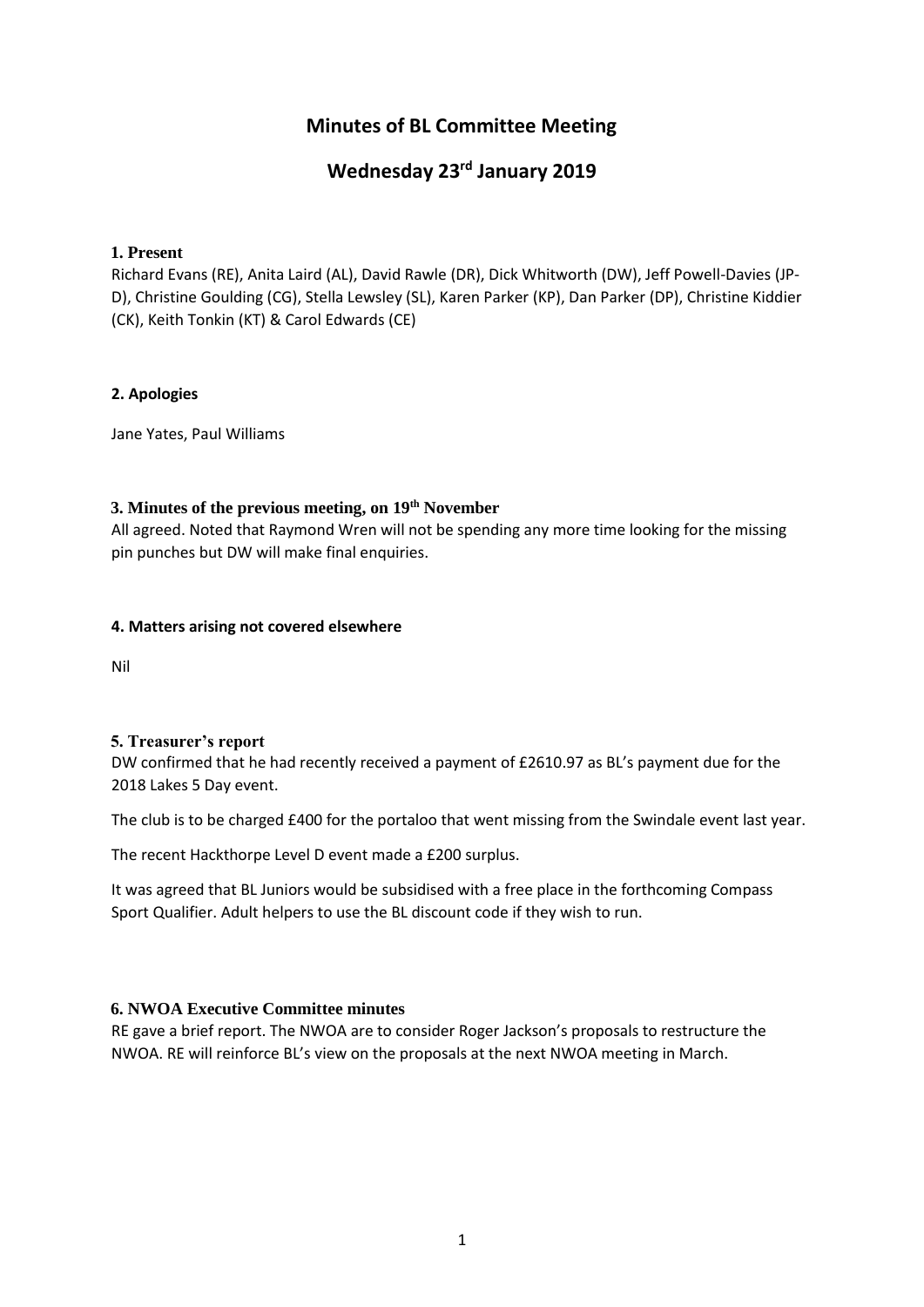#### **7. Feedback from**

- a) Coombs Wood,  $8<sup>th</sup>$  December Very good event. High competitor numbers again and consideration should be made to provide Level D event organisers with assistance. Agreed that it was the organiser's responsibility to ask for assistance. Question raised about BL following WCOC's sign-on arrangements. Consideration of handing out maps at sign-on. **ACTION** – RE to draft out a new Level D event process.
- b) Christmas Social,  $14<sup>th</sup>$  December Great event. Thanks to Raymond & Jenny Wren for organising.
- c) Binsey,  $29^{th}$  December Great event. £500+ raised for charity.
- d) Hackthorpe New Wood,  $12<sup>th</sup>$  January Event went well. Great planning. Lots of runners. Shortage of maps. Agreement to print more maps in future.
- e) Report on accessibility of Priest's Mill/Gowbarrow DR has drawn a blank trying to contact Raymond Solomon, the owner of Priest's Crag. Email failed, ex-directory on phone and no response to two letters. Nothing to report at present.

#### **8. Updates not covered elsewhere**

- a) BS7 stakes and stations Arrived and all good. Can we get a bag for them? Aguila Staveley.
- b) Border Liners 50<sup>th</sup> anniversary year One of Karen Blackburn's future newsletters will include an invitation to join a small sub-committee to prepare for next year's  $50<sup>th</sup>$  anniversary celebrations.
- c) Club roles: Fixtures Secretary Consideration was given to dividing the existing Fixtures Secretary role in light of Anita Laird's decision to stand down at the next AGM. Proposal that the role should be split into 'Fixtures Secretary' (making up a list of future fixtures) and 'Access Secretary' (making arrangements for access to land). Anita Laird offered to act as new 'Fixtures Secretary' for 2020 but no firm agreement was reached on the role of 'Access Secretary.'

Club roles: Junior Rep – Discussion about the Junior Rep role. Could the Junior rep prepare club statistics or compile a junior league? **ACTION -** Jane Yates to have a word with Ruben Razzetti to see what he would like to do.

d) Club website: layout/content/ which policies to include – A sub group to be established to consider this. Members: Anita Evans, KT, JP-D & DR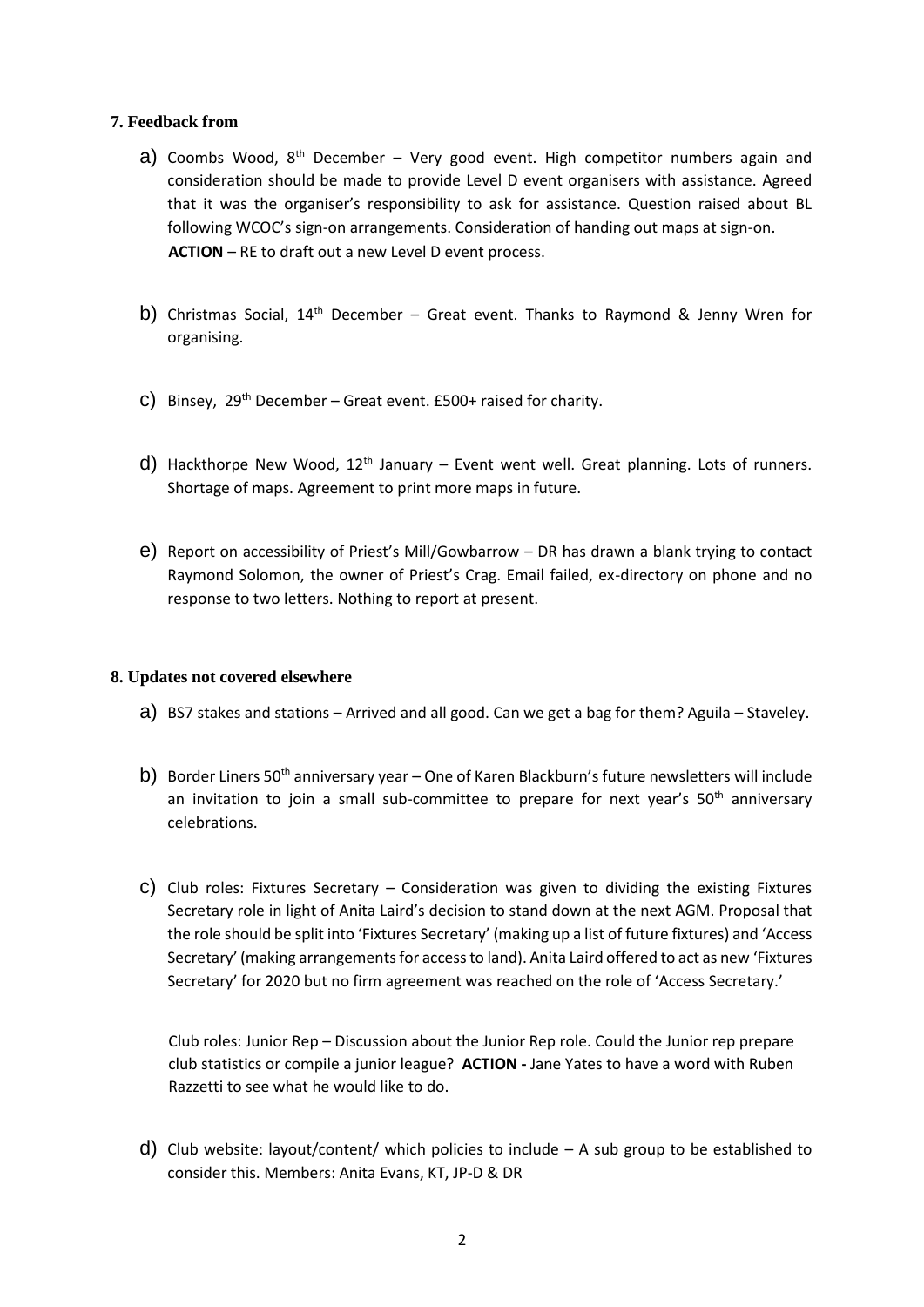e) Additional item discussed about the general increase in restrictions to land access such as Ground nesting bird restrictions. Need to be considered in future event planning.

#### **9. Club Development**

- a) Training nights A good night's training took place at Lowry Hill in January. Thanks to Angela Whitworth.
- b) Club representative events in 2019 JK Relays. British Champs at Bradford University. Scottish Champs at Drumlanrigg.
- c) Coaching CK gave details of the coaching event at Talkin Tarn on Saturday  $2^{nd}$  February. This is aimed at adult beginners and juniors. There was a discussion about a further possible training weekend later in the year for club members.
- d) Application for development funds from NWOA Lakes 5 Days surplus It was agreed that an application should be made to the fund to provide the club with a Junior/School set of equipment from Sport Ident to include dibbers, control boxes, mini printer etc. Cost approx. £2K but JP-D will provide a price. To note that the application must be submitted by 31/3/19

#### **10. Mapping**

DP has now got all the club maps and is geo-referencing them. DW is looking into resurrecting an old area at Byreburn, Canonbie and DP and hopefully Paul Williams will help with mapping etc.

Alan Hartley is making an O Map of Shap School using Open O Map.

Discussion about possible future mapping projects.

#### **11. Fixtures**

Organiser still required for September Level C event at Askham Fell.

#### **12. Update from Team Captain**

Summary provided by KT detailed in item 9 b)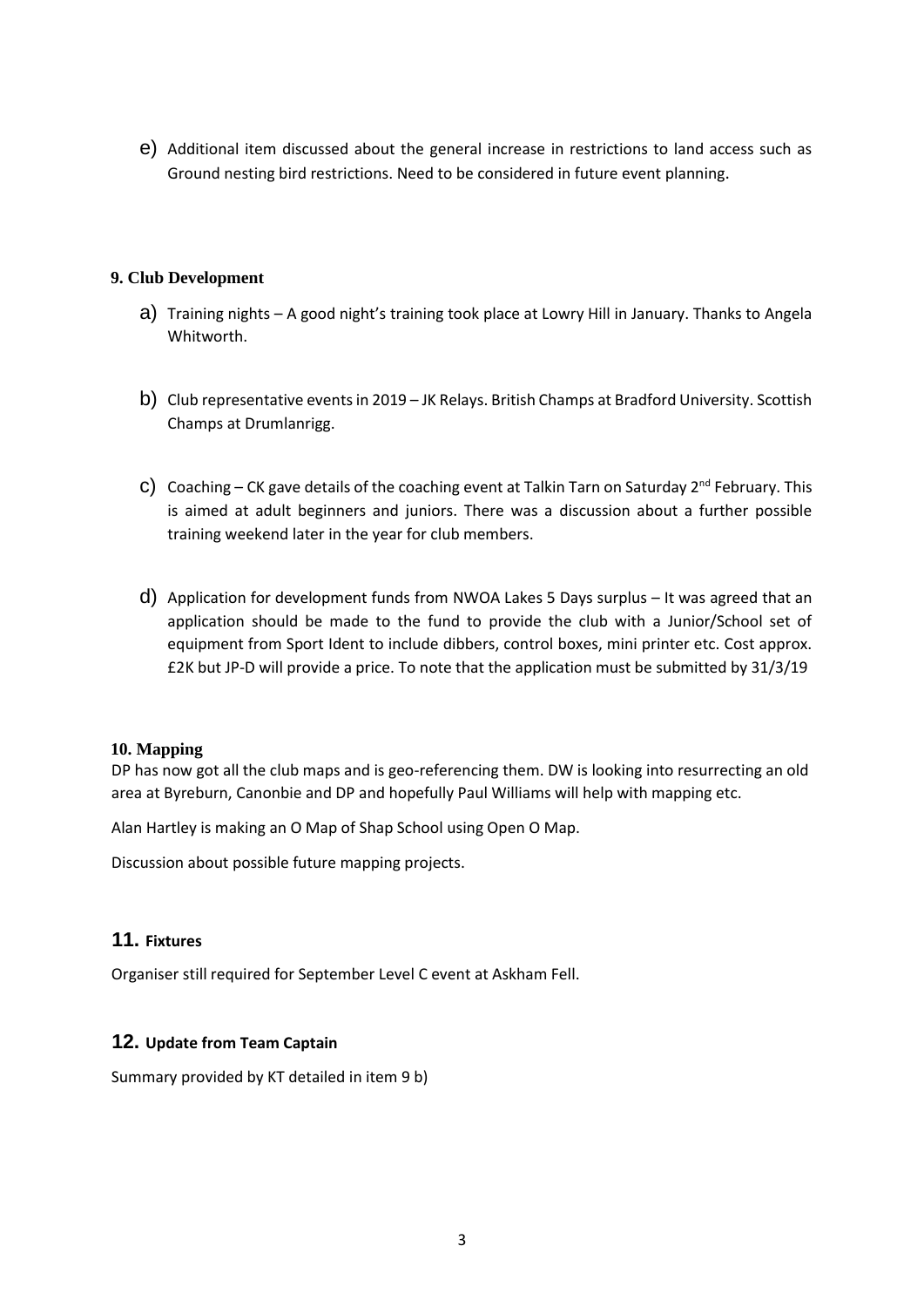## **12. AOB**

CG raised a query about North East clubs taking part in the Compass Sport event. This was discussed and resolved and CG will take it forward.

## **13. Date of next meeting**

Wednesday 20<sup>th</sup> March 2019.

Meeting concluded approx. 9pm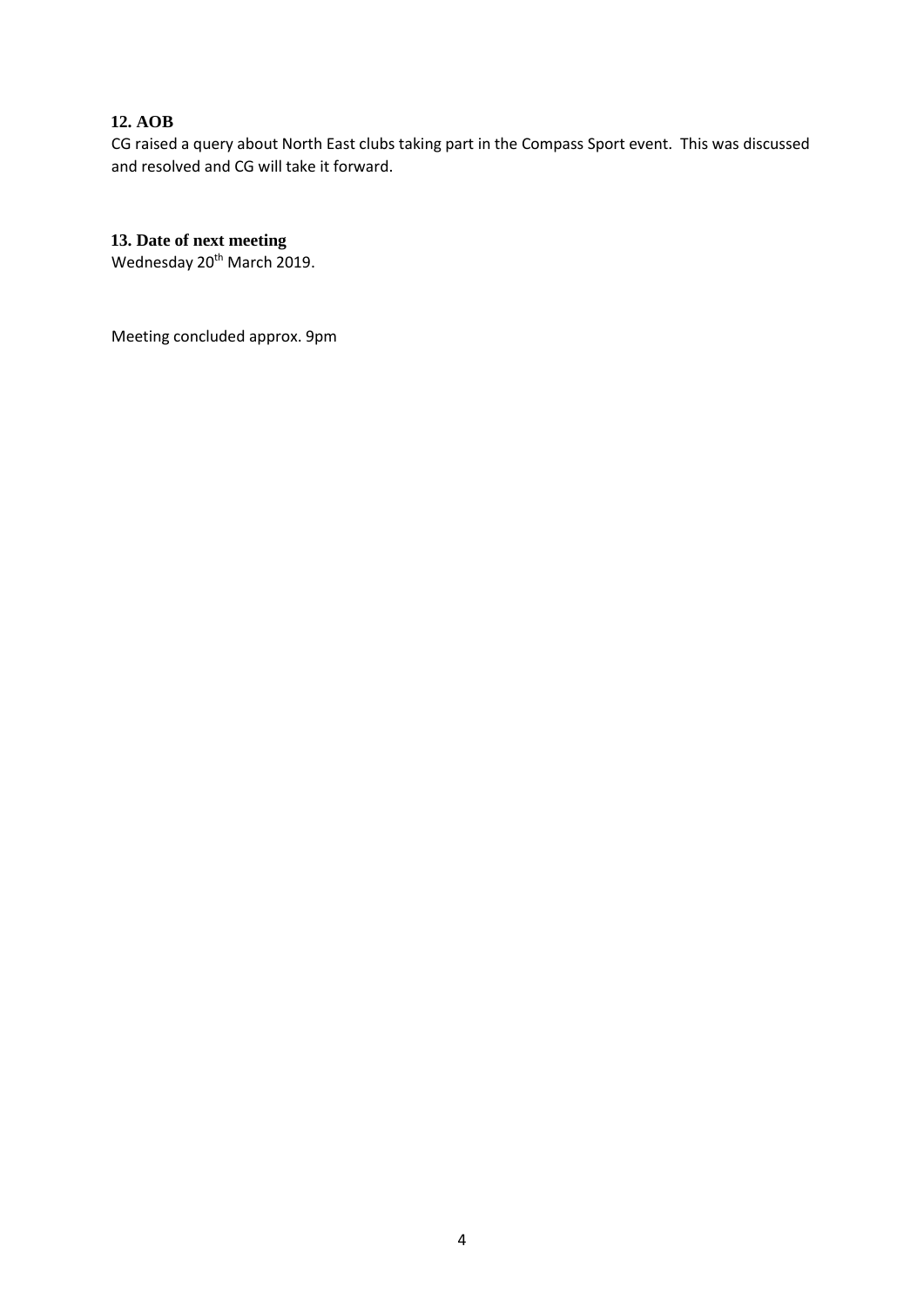## **Minutes of BL Committee Meeting**

## **Wednesday 20th March 2019**

#### **7pm at ……**

#### **1. Present**

Richard Evans (RE), Anita Laird (AL), David Rawle (DR), Dick Whitworth (DW), Jeff Powell-Davies (JP-D), Stella Lewsley (SL), Karen Parker (KP), Dan Parker (DP), Christine Kiddier (CK), Keith Tonkin (KT)

#### **2. Apologies**

Jane Yates, Paul Williams, Christine Goulding, Carol Edwards.

#### **3. Minutes of the previous meeting, on 23rd January 2019.**

All agreed and accepted.

#### **4. Matters arising not covered elsewhere**

Fixtures Secretary (access role): Discussion around volunteers taking on land access liaison arrangements for particular areas. It was suggested that areas might be grouped together and then volunteers sought to take on the role.

#### **5. Treasurer's report**

DW gave a brief report which included a summary of the recently acquired new printer (cost approx. £500+vat) and a financial summary of the recent Bampton Common event which looks like it will provide a net surplus in the region of £1,000.

#### **6. NWOA Executive Committee minutes**

RE attended a meeting on 9<sup>th</sup> March for which there are no minutes yet available.

RE confirmed that it appears Roger Jackson's proposals for restructuring NWOA events will be rejected, although some clubs need to confirm this formally. However, it was agreed that an effort will be made to increase promotion of the Gallopen series with a view to attracting competitors from further afield

There was a discussion at the meeting about insurance and a general aim to encourage newcomers to join an orienteering club/British Orienteering.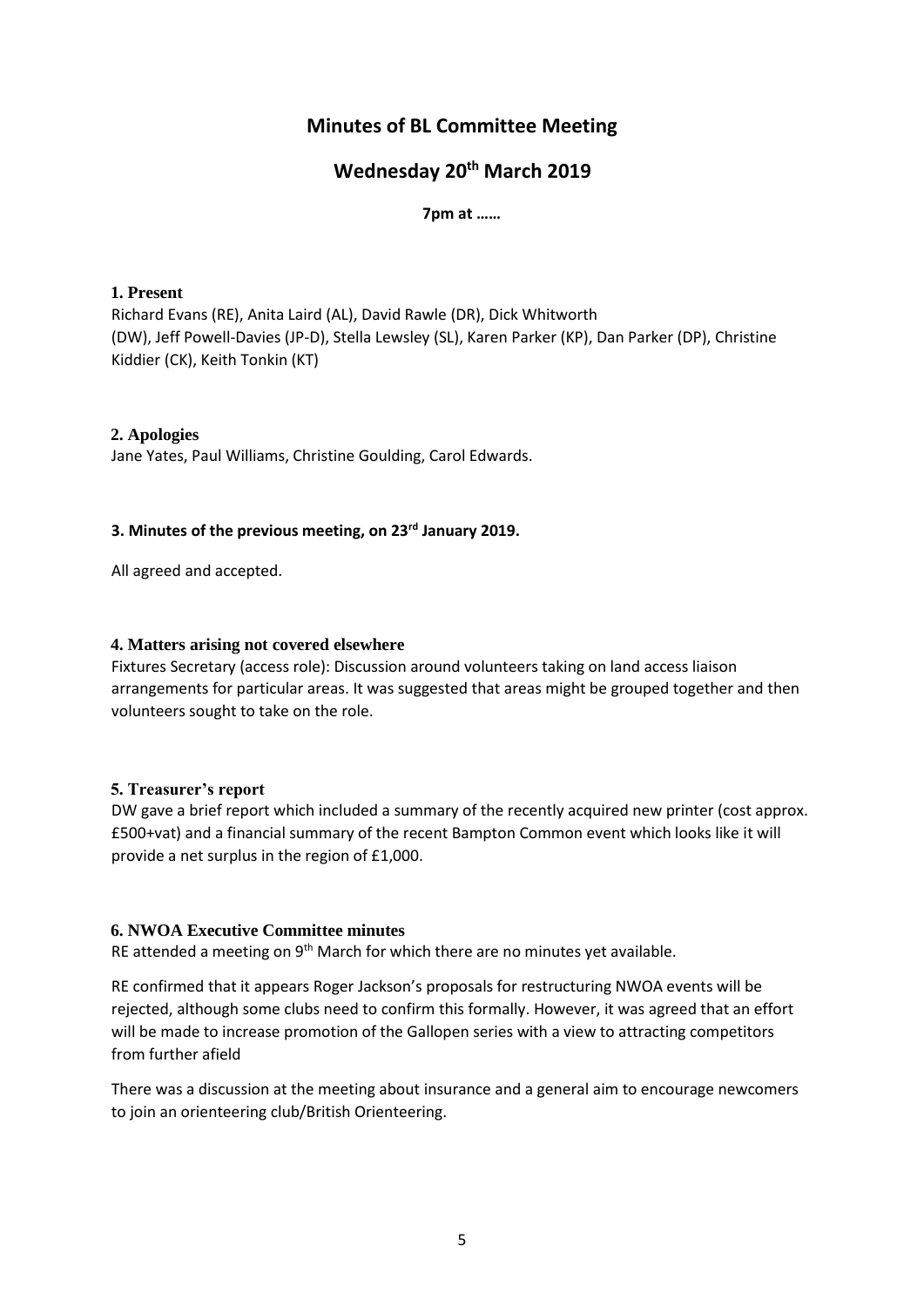#### **7. Feedback from**

- a) Gelt Woods This was a very good event.
- b) Training Night at Chances Park A great training evening using controls.
- c) Compass Sport Qualifier This was another very good event, which ran very well. Committee members gave a special thanks to Christine Goulding who had done the bulk of the organisation.
- d) Club Night, Knees A very informative night at Low Hesket Village Hall. Thanks to Stella for organising this.

#### **8. Updates not covered elsewhere**

- a) Bag for BS7 stakes Decided to leave the idea of a purpose made bag for the present time.
- b) Border Liners 50<sup>th</sup> anniversary year A small working group has been established consisting of Stella Lewsley, Keith Tonkin, Christine Goulding and Angela Whitworth.

A suggestion of a club dinner in a nice village hall on a Friday or Saturday evening was made and agreed by the Committee members present.

#### **9. Club Development**

- a) Training nights As mentioned above. Further training nights to follow.
- b) Coaching day and NWJS weekend. These events have now passed. Christine Kiddier is planning further coaching on the day of the next Level D event.
- c) Application for development funds from NWOA Lakes 5 Days surplus This application has now been submitted and we await the outcome.
- d) Junior rep Neither Jane Yates nor Ruben Razzetti were at the meeting so this matter was left for the time being.
- e) Club website group report The group has had one meeting where some small changes to the club website including streamlining of the fixtures page was made. An advert for potential new members to join BL/BO will be made more prominently on the website in future.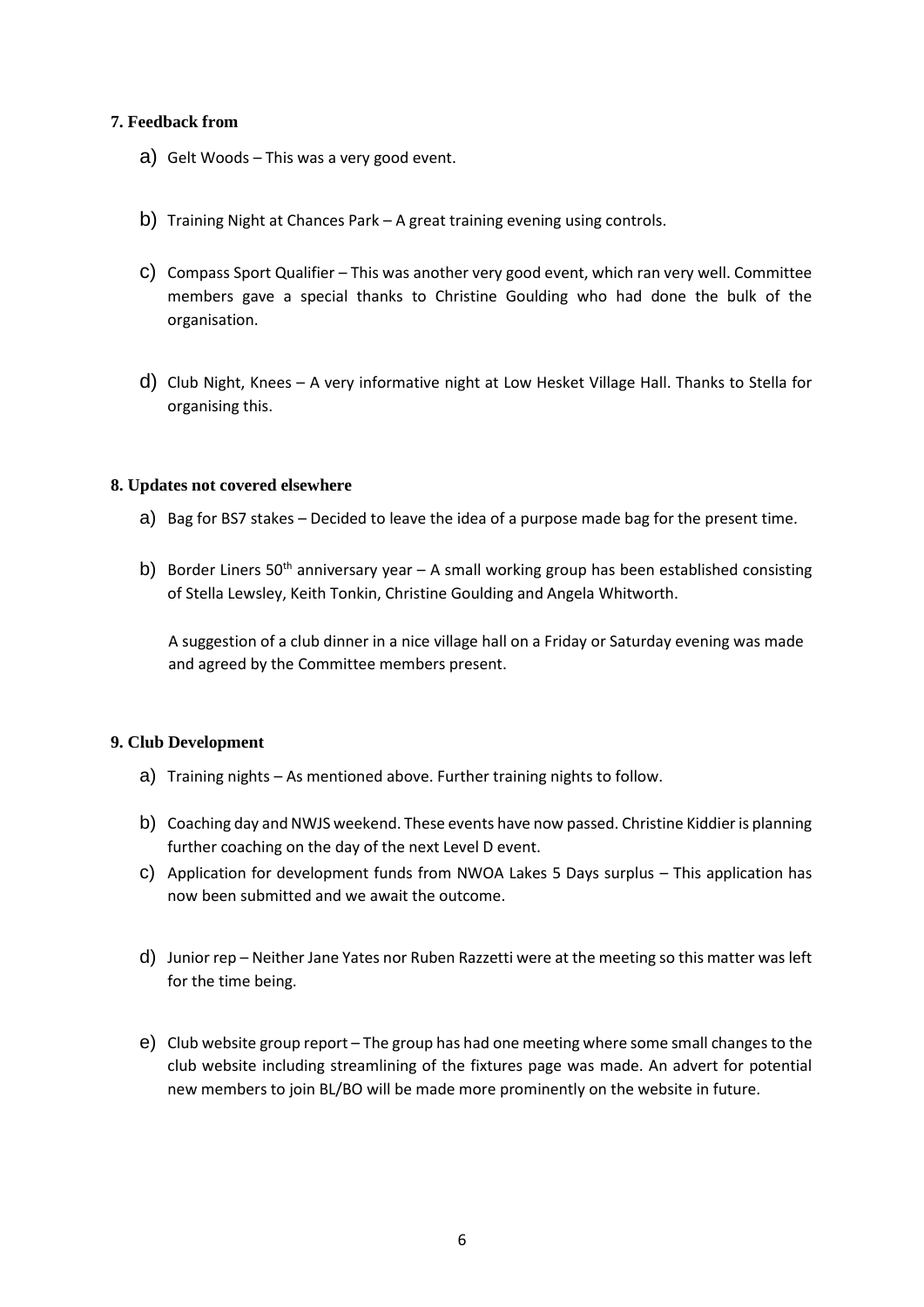#### **10. Mapping**

DP gave a brief technical summary about Georeferencing and the Open Orienteering website.

DP confirmed he had rejuvenated the Permanent Course at Hackthorpe, which had fallen into disrepair. It is now in good order.

The following future projects were discussed:

**Hallin Fell** extension – DP & KP are working on this.

**Lowther Castle/Park** mapping – DP & KP will look into approaching Lowther Estate.

**Blaze Fell** – It was agreed to leave this area for the time being as the quarry workings are recently closed and potentially unstable.

**Watchtree** – Phil Nichols is looking into the map of this area (which currently is not a proper 'O' map).

**Byreburn** – DW and Paul Williams have done some further work on this map. At best, the revised area will be sufficient for a Level D event.

#### **11. Fixtures**

All events for 2019 now have event officials in place.

There was some discussion about the club's larger events for 2020 and it was agreed that there would be no Level B event and 3 Level C events. These could all form part of the Cumbria Galoppen League. The proposal was:

Penrith Beacon – Potentially 8/3/20

Knipe Scar – Potentially 17/5/20

Angle Tarn – Potentially September or October 2020.

On a separate note, RE is now drafting the new Level D event process.

#### **12. Update from Team Captain**

KT provided a summary. He was pleased to report that BL had qualified for the final of the Compass Sport Trophy at Pippingford Park in Sussex in October. No indication at this stage as to whether BL would field a team due to the travelling involved.

KT reminded Committee members that the JK relay applications were imminently closing. He also gave a reminder about the British Orienteering Championships relays.

#### **13. AOB**

Coaching – Christine Kiddier proposed running some additional coaching sessions before future Level D events. It was agreed this was a good idea. It was also agreed that coaching could be run as part of the club nights.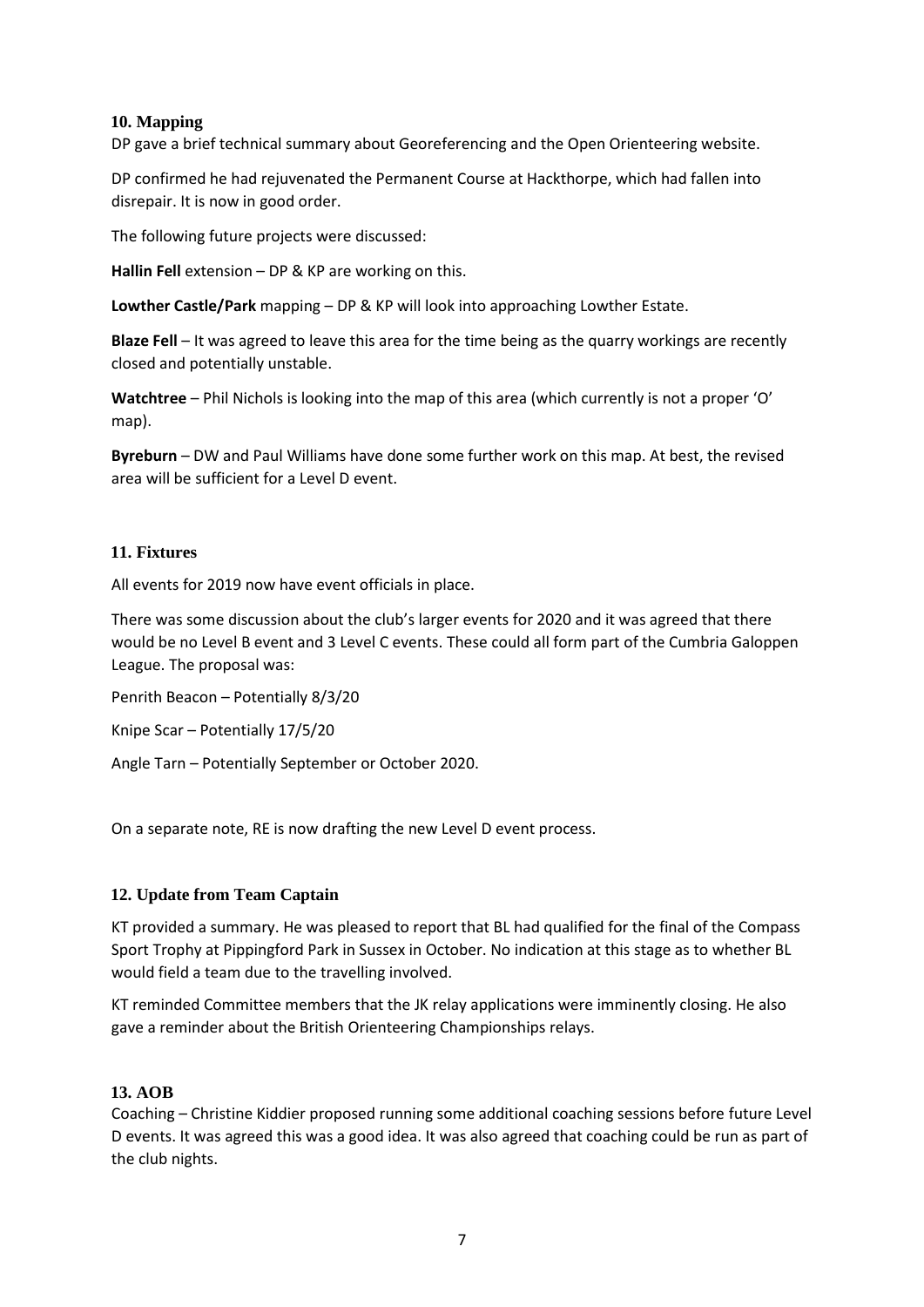Watchtree – 4 pin punches will be donated to them.

BL Kites – Approximately 15 are falling apart. Agreed to order 20 new ones having researched that they were of good quality. Stella will re-home the old ones.

Torn tent – One of the club tents was damaged at the Bampton Common event. RE will investigate repair.

## **14. Date of next meeting**

Monday 20<sup>th</sup> May 2019 at ......

Meeting concluded approx. 9pm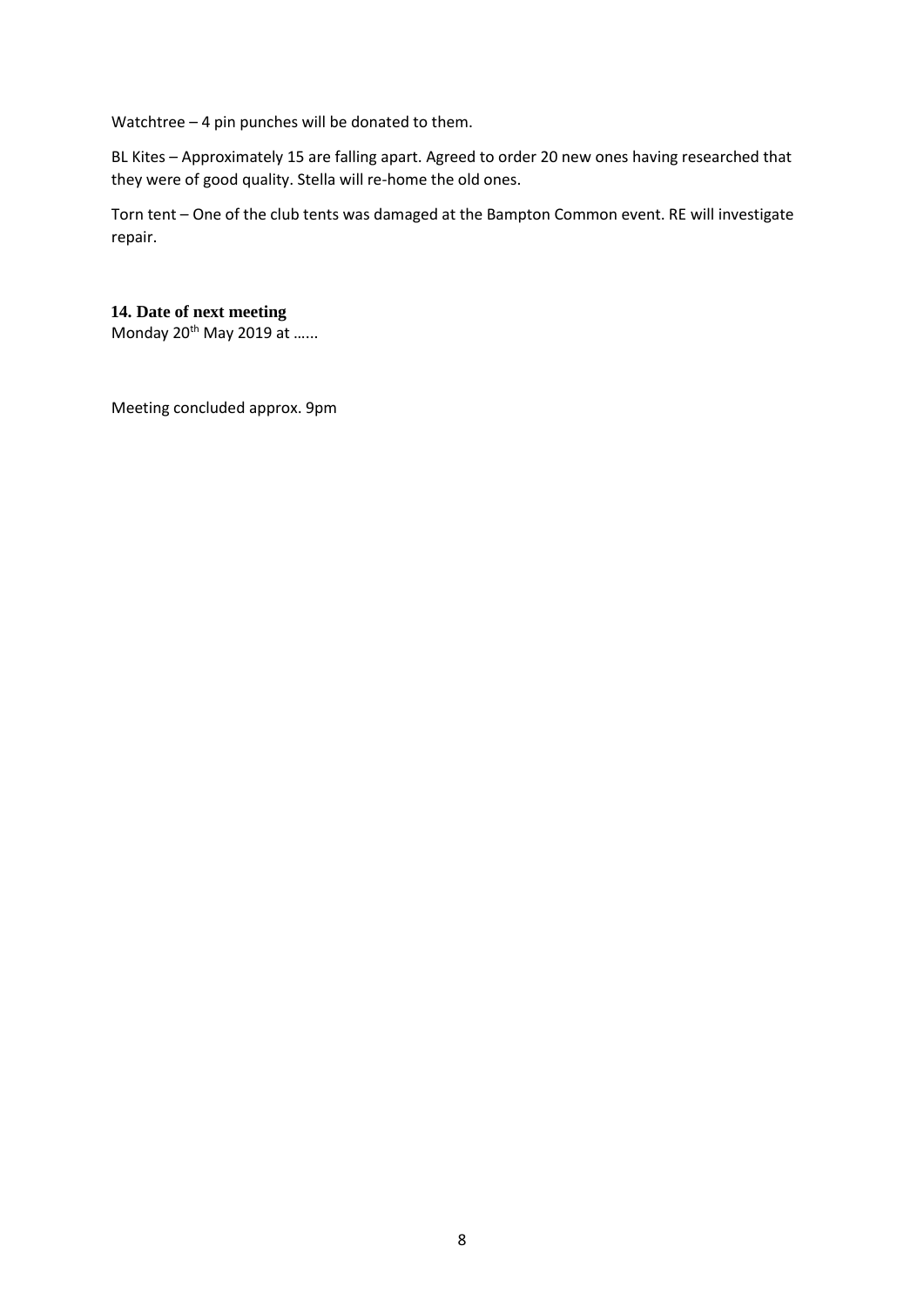#### **Minutes of BL Committee Meeting Monday 20th May 2019**

#### **7pm at -**

#### **1. Present**

Richard Evans (RE), Carol Edwards (CE) David Rawle (DR), Dick Whitworth (DW), Jeff Powell-Davies (JP-D), Stella Lewsley (SL), Karen Parker (KP), Dan Parker (DP), Keith Tonkin (KT) Jane Yates (JY) Paul Williams (PW)

#### **2. Apologies**

Anita Laird, Christine Goulding & Christine Kiddier

#### **3. Minutes of the previous meeting on 30th March 2019.**

All agreed except to note that it was the NWOA *Club Delegate* group and not the *Executive Committee* meeting that RE attended on 9/3/19.

#### **4. Matters arising not covered elsewhere**

RE reported that the club tent was not yet repaired but RE & CG were going to assess it and order spare parts as required.

#### **5. Treasurer's report**

- DW reported that SportIdent had provided a further £1,000 invoice for entries from the Bampton Fell event, which brought the total overall profit from that event to c. £2500.
- To note that the Juniors made approx. £170 from the sale of cakes at the Bampton event.
- To note that it was agreed to provide a £25 voucher for wine to the Bampton Fell event Controller.
- The Hallin Fell Level D event made a surplus of c. £70
- Outward Bound made £50 in donations for use of the field for parking.

DW reported that he would like to look at ways of amending the club banking arrangements so that one person can arrange a BACS transfer (rather than two as at present). Agreed that he would ask the Cumberland Building Society if that can be done with our Community Account.

#### **6. NWOA Executive Committee minutes**

RE noted that the minutes from the meeting on 9<sup>th</sup> March had only just been circulated and as such there was nothing of any current relevance to discuss.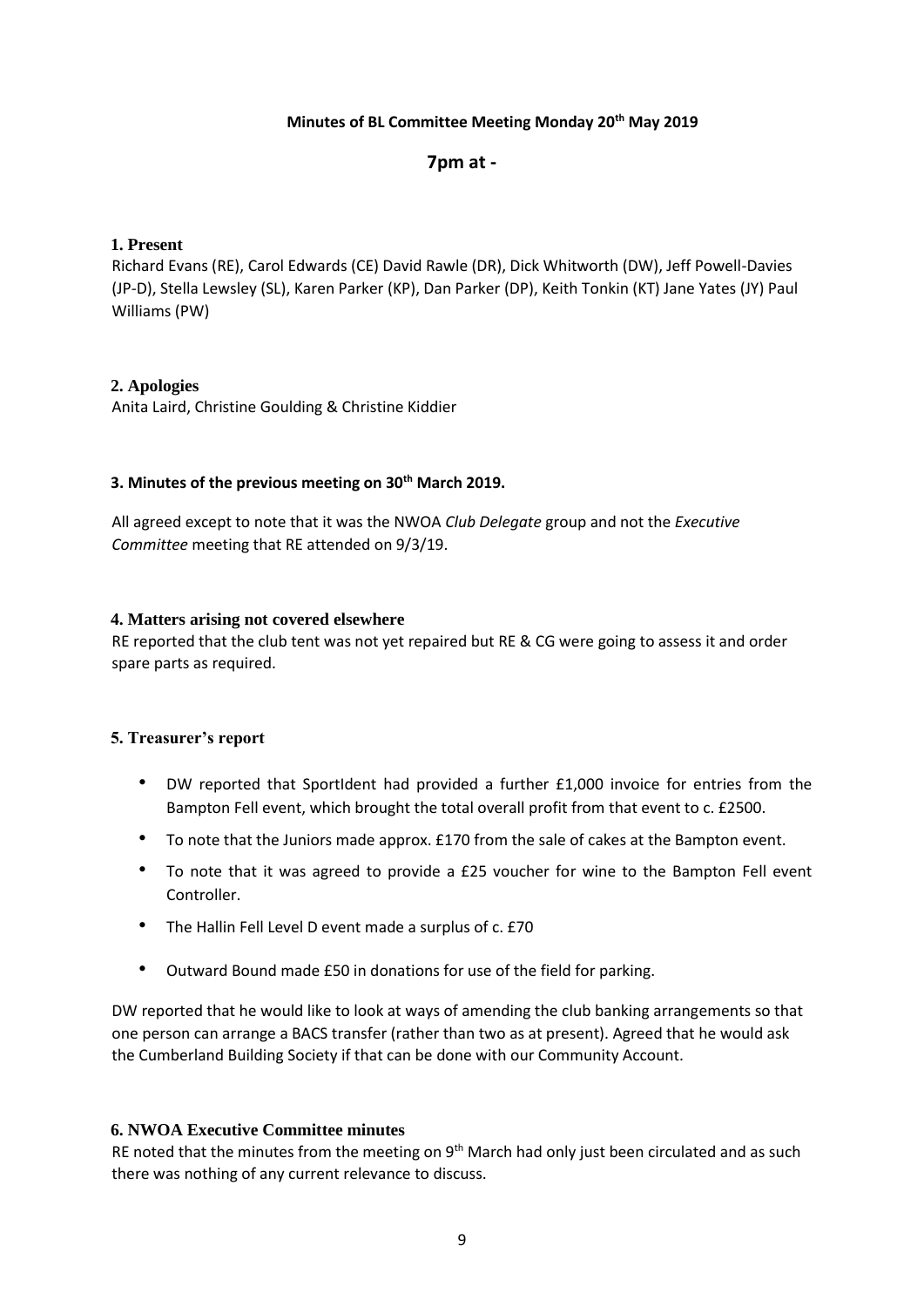#### **7. Feedback from**

- a) Aughertree All went well. 63 runners. Noted that there were some newcomers at the preevent training.
- b) Hallin Fell Tough, but good event. 77 runners. Feedback on the 'course descriptions' were that we should keep the standard course colour codings in addition to generic 'Novice, Short & Long' descriptions.
- C) Training evenings: Penrith A good evening event. Carlisle Another good evening but with lower attendance, possibly due to a last-minute venue change.

#### **8. Club Development**

- a) Future Training evenings Agreed they were working well and should be continued.
- b) Coaching at Saturday events Agreed we should try to advertise details of these events as soon as possible to maximise their potential for bringing in newcomers.
- c) Application for development funds from NWOA Lakes 5 Days surplus The application has now been submitted and the outcome is imminent.
- d) Junior rep Agreed to ask Ruben and the other Juniors what they would like to do with the surplus of funds raised at the Bampton event cake stall.
- e) Club website group report The group has a further meeting planned to discuss how to keep the website looking fresh and updated and to continue the good work done by Anita Evans.
- f) Permanent Courses There was a discussion about the relevance of permanent courses and how to promote them locally. Agreed we would aim to better promote the Hackthorpe and Talkin Tarn courses and get links to them on the club and British Orienteering websites.

#### **9. Mapping**

DP and KP had recently met a representative of Lowther Estates and the summary of the meeting was that whilst Lowther could be interested in the larger money-making events, there was less interest in the smaller local fixtures. Access to the Deer Park and generally the Gardens was restricted so there was little interest in producing a specific O map of these areas.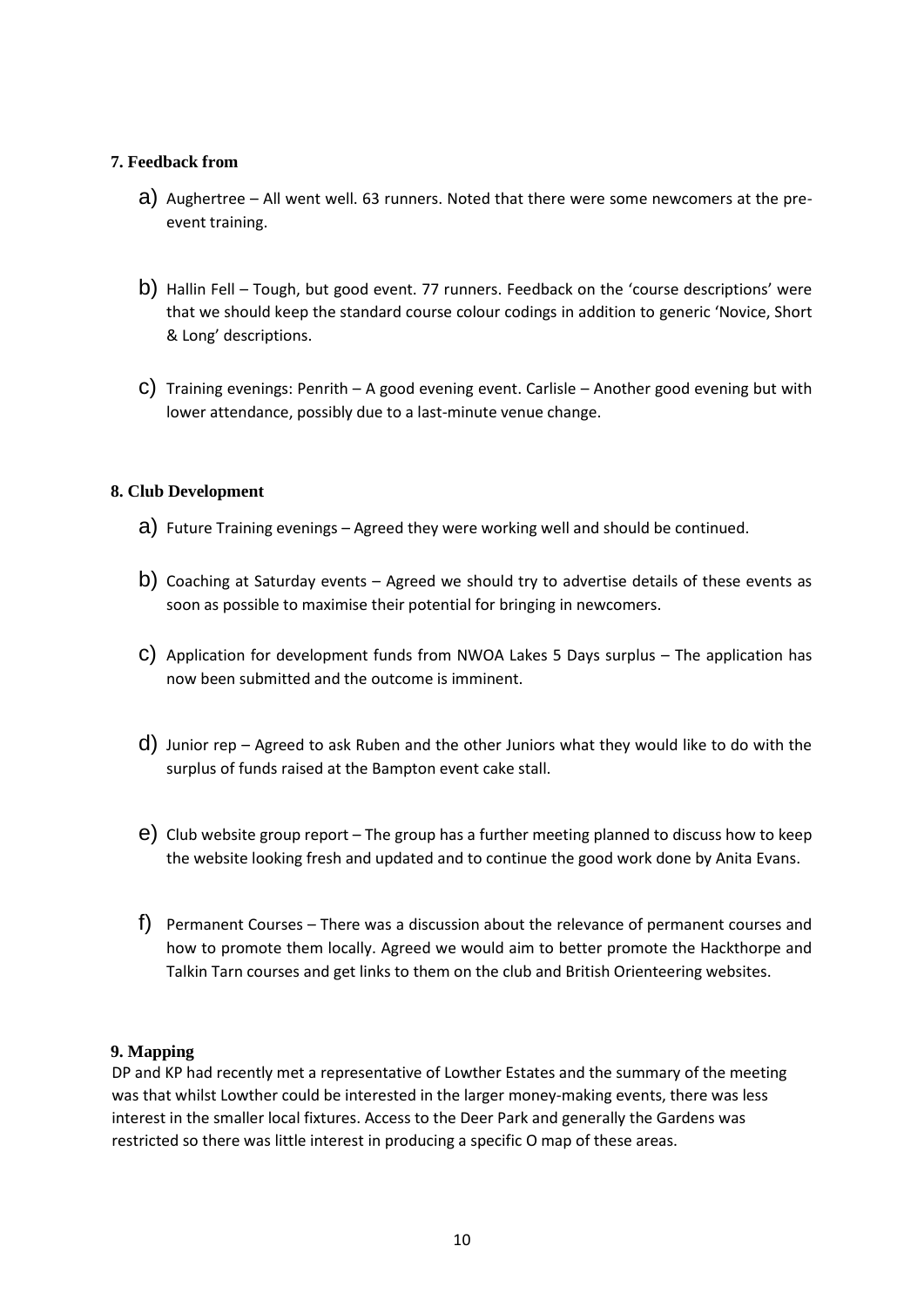#### **10. Fixtures**

- $a)$  Sharing of Fixture Secretary's role A useful summary list of areas and land owners was produced and SL agreed to divide this list into 3 or 4 groups for the next meeting.
- b) 2019 & 2020 events All arrangements for 2019 are in place. There was a discussion about 2020 events and the proposed fixture list for 2020 is:

#### **Border Liners fixtures 2020**

| Date                  | Day      | Level        | Venue & (Notes)                            |
|-----------------------|----------|--------------|--------------------------------------------|
| 18/01/20              | Saturday | D            | Coombs Wood, Armathwaite                   |
| 15/02/20              | Saturday | D            | Milton Rigg Wood, Brampton                 |
| 29/03/20              | Sunday   | $\mathsf{C}$ | Beacon Fell, Penrith                       |
| (Map update required) |          |              |                                            |
| 18/04/20              | Saturday | D            | <b>Gowbarrow Ullswater</b>                 |
| 31/05/20              | Sunday   | D            | Chances Park, Carlisle 50th Birthday event |
| 20/06/20              | Saturday | D            | Alston Urban *                             |
| 18/07/20              | Saturday | D            | Talkin Tarn, Brampton Club                 |
| (Picnic afterwards)   |          |              |                                            |
| 15/08/20              | Saturday | D            | <b>Faulds Brow, Caldbeck</b>               |
| 19/09/20              | Saturday | C            | Angle Tarn Pikes, Patterdale               |
| 24/10/20              | Saturday | D            | Binsey, Wigton                             |
| 14/11/20              | Saturday | D            | Nunwick Hall, Salkeld                      |
| 05/12/20              | Saturday | D            | Penrith urban or Lowry Hill                |

\* Alston Urban subsequently further altered to 27/06/20

- c) RE will shortly send out the draft revised Level D event process. There was a discussion about signing off Level D event Risk Assessments. All organisers should have attended a risk assessment course but it was decided that it was good practice to ask a third party to do a desktop check of a risk assessment.
- d) To note that CE & KT have volunteered to plan the 2020 British Sprint Championships courses.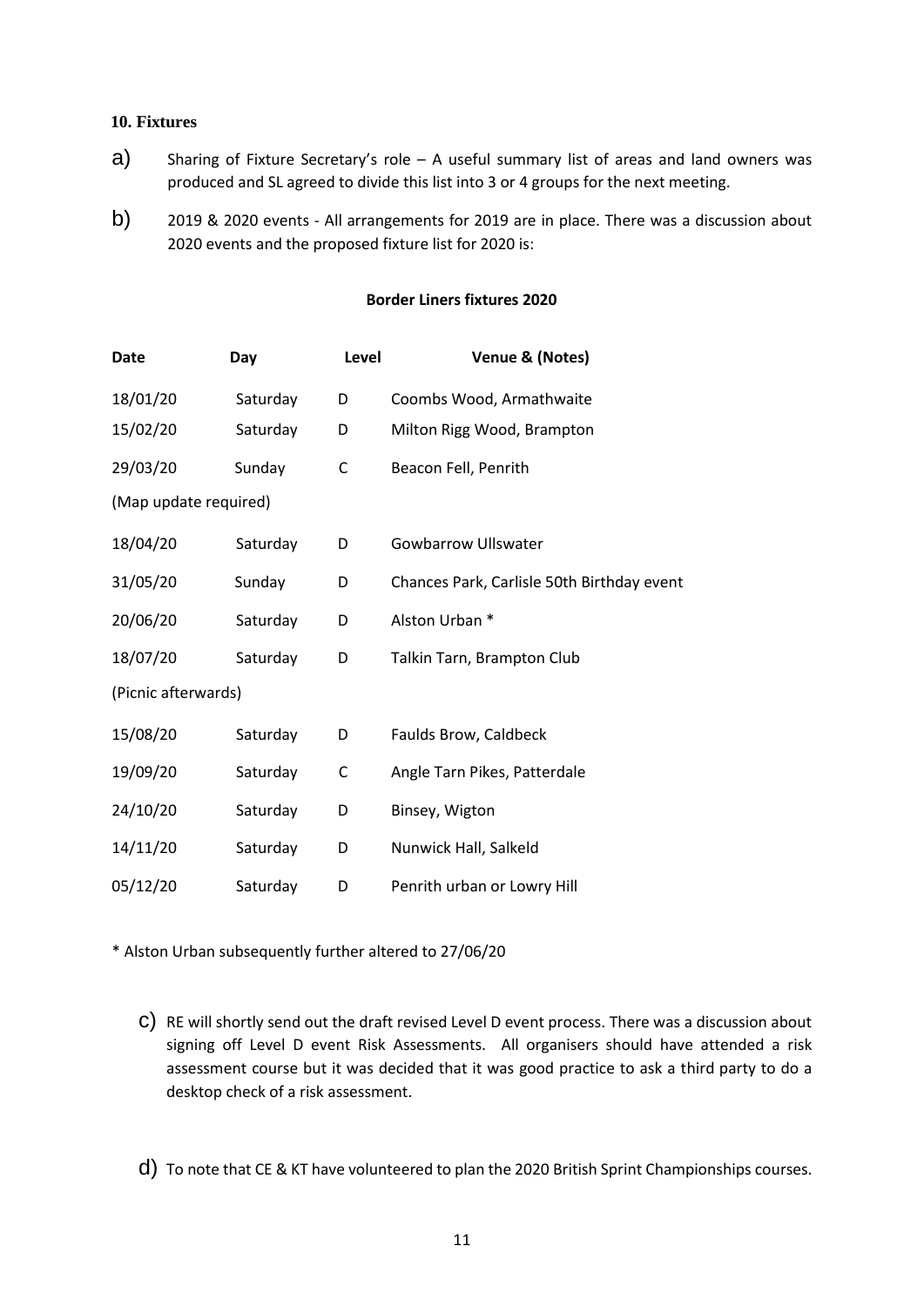#### **11. Update from Team Manager**

- 5 Teams entered for the Scottish Relays.
- Further thought to be given as to whether to travel to Kent for Compass Sport Trophy finals.

## **12. Update from 50th Anniversary Group**

The anniversary dinner will be held at Bothel Village Hall on November 23<sup>rd</sup>. Food will be provided by outside caterers at an estimated cost of £10/head.

A budget of £500 was agreed by the Committee towards the cost of promoting and hosting the evening, which will include decorations, place mats, displays etc.

It was suggested that some guests would be invited including ex BL Members.

#### **13. AOB**

JY had recently met the Cumbria Schools Orienteering Liaison Officer, Emma Cooper, and she thinks she is doing a good job.

#### **14. Date of next meeting**

Tuesday 16<sup>th</sup> July 7pm at -

The meeting ended at approx. 9.15pm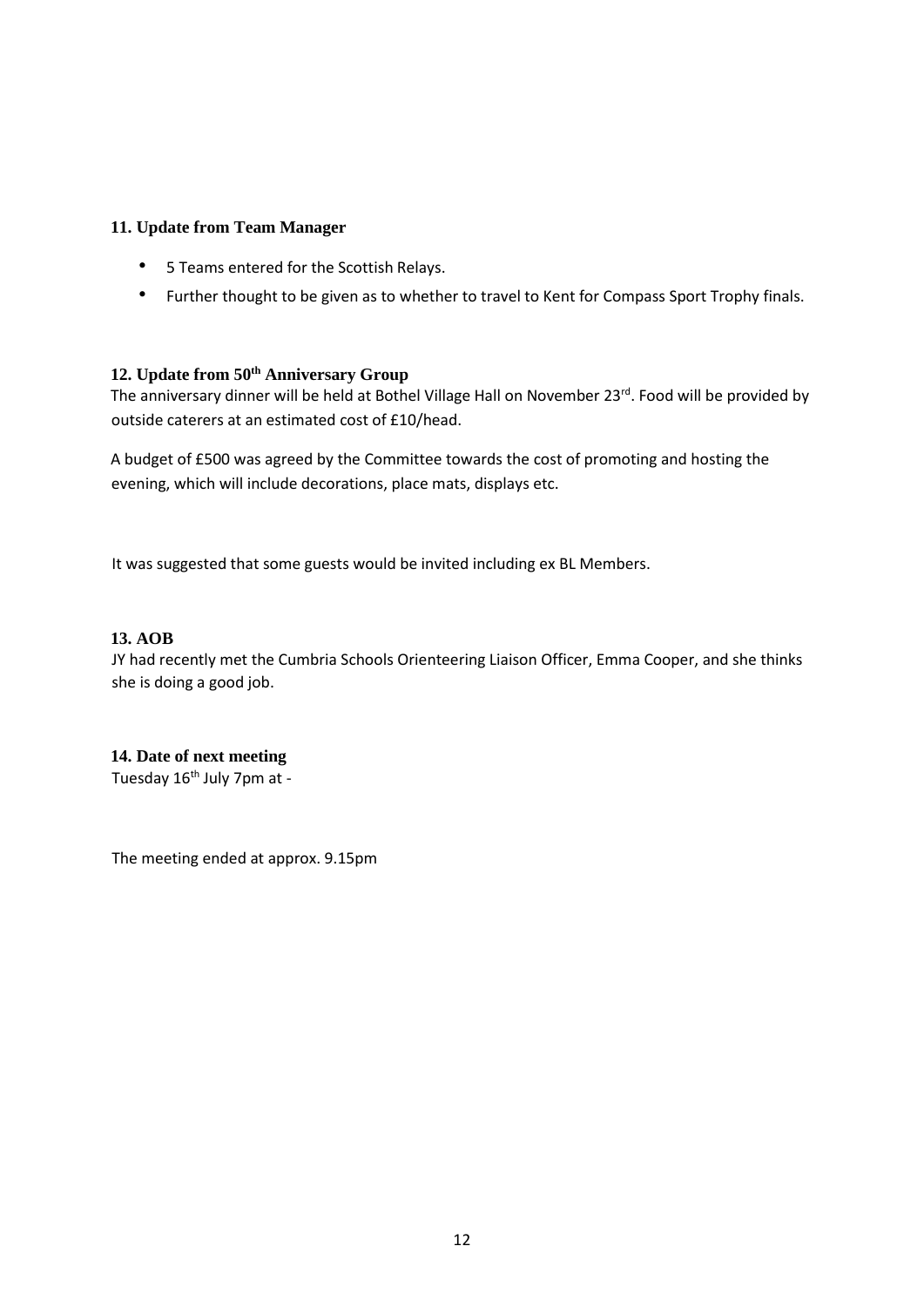# **Minutes of BL July Committee Meeting**

## Tuesday 16<sup>th</sup> July 2019

7.00pm – 8:55pm at - 1. Present

Carol Edwards, Richard Evans, Christine Kiddier, Anita Laird, Stella Lewsley, Dan Parker, Karen Parker, Jeff Powell-Davies, Keith Tonkin, Dick Whitworth

## 2. Apologies

Christine Goulding, David Rawle, Paul Williams, Jane Yates

## 3. Minutes of the previous meeting held on  $20<sup>th</sup>$  May

Minutes agreed

#### **4. Matters arising not covered elsewhere**

• The club tent still awaits repair.

• The minutes of the most recent NWOA executive meeting apparently contained nothing of relevance, but RE will send them to anyone interested. The next NWOA CDM meeting will discuss venues for Lakes 5 Day in 2022 and therefore the committee need to consider the matter

beforehand. It should be an agenda item for a future committee meeting. *(Action: CE)* 5.

## Treasurer's report

## 5.1 Update on banking arrangements

DW explained the situation regarding signatories for the club's two accounts. The Skipton BS account, where the bulk of club funds are held, has 3 signatories, only one of whom is required to sign a cheque. The Cumberland BS account, used for smaller transactions has 3 signatories, 2 of whom are required to sign a cheque.

There are two problems with the current arrangement:

- The club constitution says that the permitted signatories must be the chairman, treasurer and secretary. This is not the case for either account.
- The committee felt that both accounts should be set up in such a way that all cheques require two signatures. This is not the case for the Skipton BS account.

To solve the problem, there will be a motion at the next AGM (October 2019) to change the constitution so that cheque signatories can be *any* members of the committee. Immediately following the AGM there will be a very brief committee meeting to nominate signatories on both accounts. *(Action: CE)* Subsequently Skipton BS and Cumberland BS will need to be informed of the change of signatories.

In the longer term the Treasurer will continue to look into the possibility of enabling bank transfers from one or both accounts *(Action: DW)*

## 5.2 Eycott Hill event (13<sup>th</sup> July)

Having paid BOF and NWOA levies the event made a surplus of £145. A donation of £50 will be made to Cumbria Wildlife Trust who manage the area. *(Action: DW)*

#### 5.3 Incentives for newcomers to join BL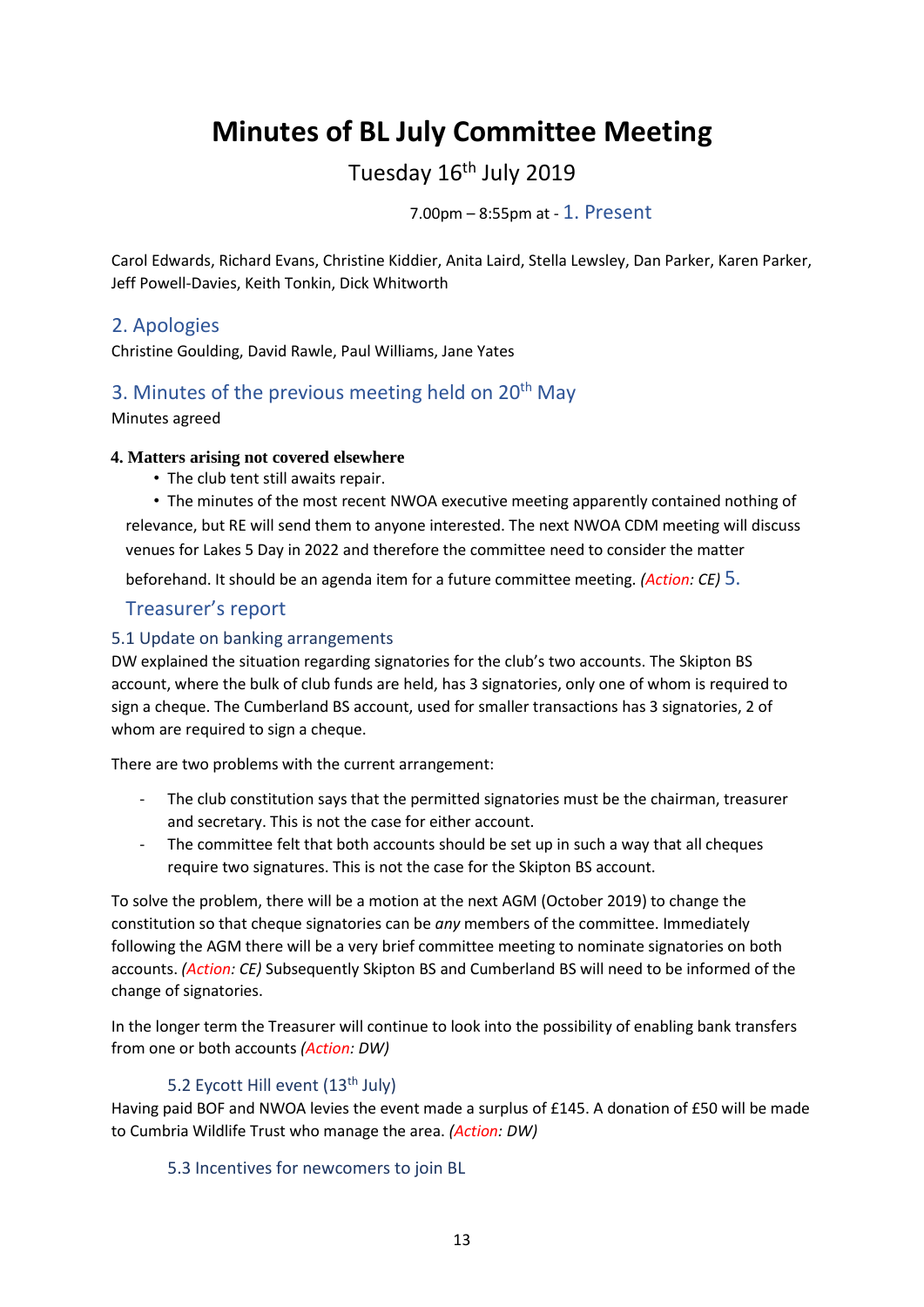JY expressed concern about how expensive it is for a family to join BL plus BOF; for example, it costs £44 for a family of four. The committee discussed making BL membership free but this was felt to be impractical. Instead, new members will be given vouchers for free entry to a BL event. The implementation details require further discussion, possibly by the sub-group working on the Club Development Strategy (see item 7.4).

#### 5.4 Coaching course

JY attended a Level 2 Coaching Course in June. NWOA have paid 50% of the cost. The committee is very happy to pay the other 50%. *(Action: DW)*

#### **6. Event feedback**

#### 6.1 Brampton Urban event (Level D - Local), 15<sup>th</sup> June

(Part of the North Country Triple Weekend with NATO and NN). This was a very successful event with 70 competitors. Letters of thanks will be sent to the parish council and the primary school. *(Action: KT/CE?)* NATO have suggested a similar joint format could be repeated in two years' time.

KT (planner/organiser/mapper) said that the map could be extended further west to include William Howard School. He has also asked the Brampton Primary School whether they would like BL to put on a small event for them.

#### 6.2 Club Night in Shap, 8th July

(Organised and mapped by Alan Hartley). Nine people attended, and found it very enjoyable (and unexpectedly challenging). The slightly disappointing turn-out was mitigated by the fact that Alan had put on an event for the local school beforehand with around 60 participants. SL suggested that the map should be used for another Club Night when it's dark.

## 6.3 Eycott Hill event (Level D – Local),  $13<sup>th</sup>$  July

Another excellent event with well planned courses. There were 82 entries. (See also item 5.2.) Cumbria Wildlife Trust had, for the first time, imposed restrictions of which parts of the area could be used; this made it harder for the planners but was not apparent to competitors.

#### **7. Club development**

#### 7.1 Application for funds from NWOA for SI equipment

£1600 has been received from NWOA and the equipment is on order (due to be delivered in August). CK will report back to NWOA on how the equipment is being used. *(Action: CK)*

#### 7.2 Junior rep feedback

Ruben and the other juniors would like the money raised at the Bampton Common cake stall (£170) to be used to buy a tent. The committee agreed that this is a good idea and that the juniors should be asked to investigate a suitable model. BL will top up the £170 if necessary. *(Action: JY)*

#### 7.3 Permanent courses

DP and KP reported that Lowther do not want the permanent course at Hackthorpe to be advertised or used because forestry work is carried out from time to time. There is no problem with normal events there as Lowther issue a licence for a specific date.

The status of the permanent courses at Talkin Tarn and Carlisle Parks and whether they should be promoted via the BOF website remains unclear.

#### 7.4 Club development strategy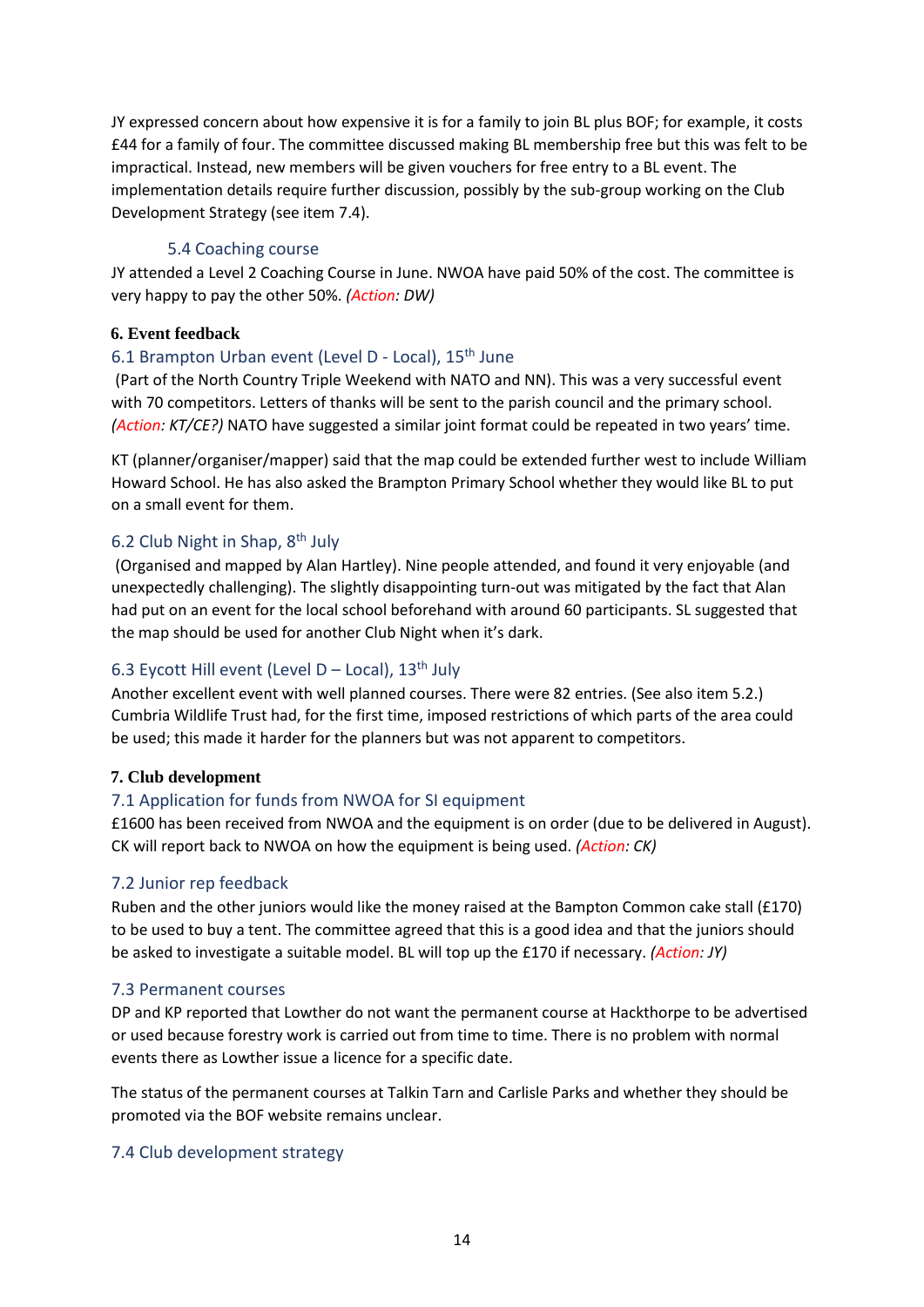CE suggested that the club should have a 5-year plan, covering matters such as publicity, welcoming new members and encouraging more people to volunteer to help. The purpose of having such a strategy was discussed, given that previous ones were of limited benefit. A sub-group will be set up to discuss this further with the brief that any strategy must contain realistic, practical actions. SL, CK and CE offered to be involved. (See also items 5.3 and 9.5) *(Action: CE, CK, SL)*

#### **8. Mapping**

- DP and KP are currently mapping two areas:
	- Martindale (which includes Steel Knotts, Beda Head, the east end of Place Fell and an update of Hallin Fell). This is a long-term project and will be a suitable for a Regional (Level C) event (or possibly even National event).
	- Rosgill Common (near Bampton). This will be suitable for a Local (Level D) event and should be completed by the end of the year.
- Alan Hartley has produced an excellent map of Shap School and Park (See item 6.2) suitable for use both by BL and by the school.
- DP will update the Eycott Hill map with the new paths near the carpark. *(Action: DP)*
- There was a discussion about a potential new area along the river between Caldbeck and Sebergham (aka Parson's Park). A number of people have been there and opinions vary. DP will visit and report back. *(Action: DP***)**
- AL suggested another potential new area Thorngrafton Common between Haydon Bridge and Haltwhistle, but it may be an NN area.

#### **9. Fixtures**

## 9.1 Sharing of Fixture's Secretary role

AL is retiring as Fixtures Secretary and KP has offered to take on the part of the job that involves scheduling and registering events. AL will arrange (through BOF) for KP to have the necessary access to the BOF fixtures list. *(Action: AL)* As was discussed at previous meetings, the other part of the role, applying for permission to use areas, will be split on the basis of landowners between a number of people. SL has come up with a suggestion of how the split should be made and has found volunteers to take on the task:

- DK and KP United Utilities, Dalemain and Lowther
- Robin Thomas city, town and parish councils
- Wrens Binsey and Whittas Park
- JY Nunwick Hall
- Phil Nichols the rest! (i.e. LDNP, Forestry Commission, Cumbria Wildlife Trust, National Trust). Note that this has not yet been confirmed with Phil *(Action: SL)* and SL may take on one or more areas in this group (Milton Rigg and/or Talkin Tarn) as dealing with them all is potentially a big task

## 9.2 Use of Dropbox for sharing information about areas

As part of the process of handing over to a new Fixtures secretary AL, with help of KT, is going to set up a Dropbox account where information about individual areas (who to contact for permission, previous risk assessments etc) can be held. Appropriate levels of access will be given to event organisers and permissions seekers. Dropbox is free to use (at least for the quantity of data BL will need to store) *(Action: AL, KT)*

#### 9.3 2020 events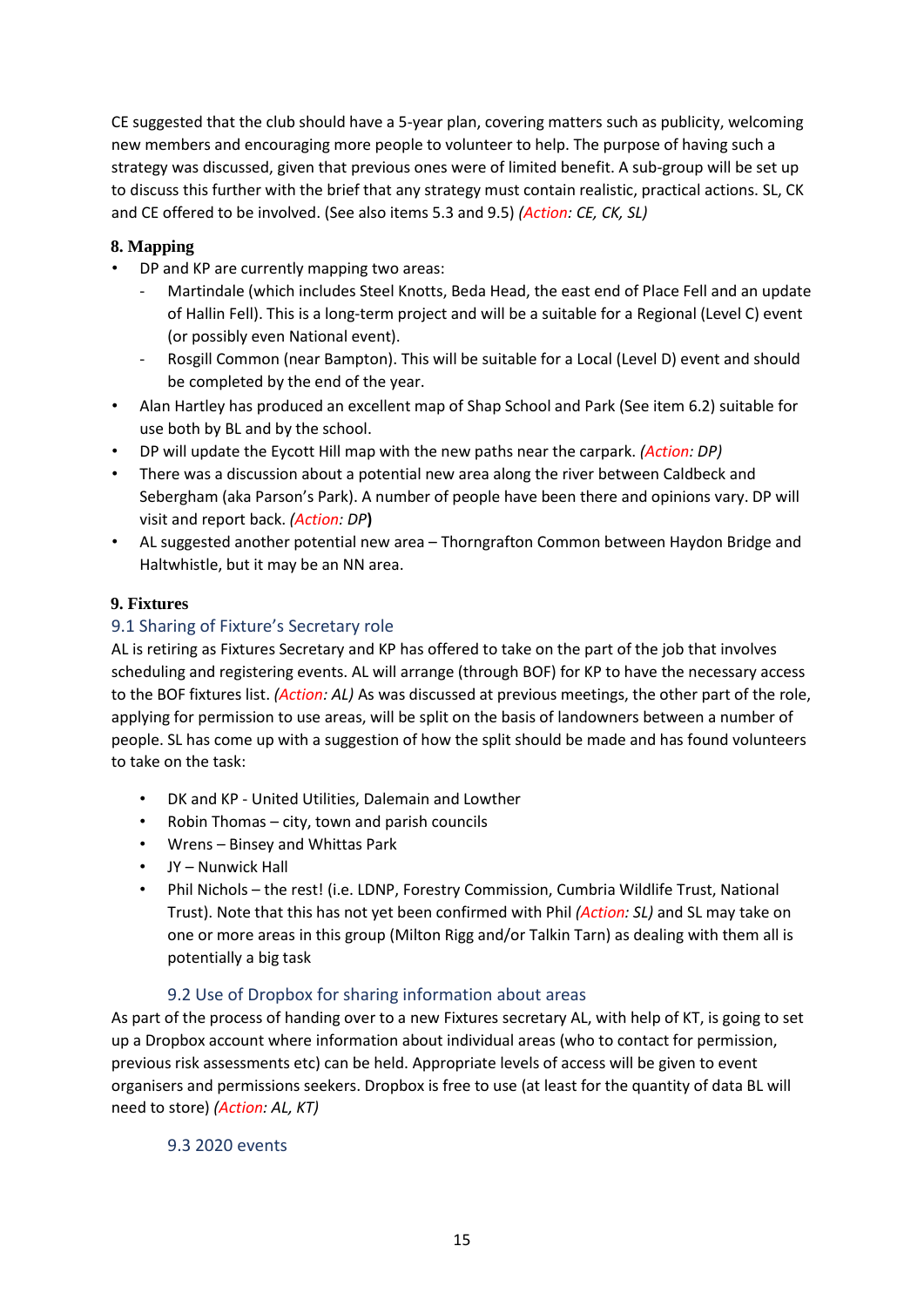The urban event scheduled for 5<sup>th</sup> December might be a UKUOL event. If so, KT thinks it should be in Carlisle and is investigating the possibility of updating the existing Carlisle Centre map and/or mapping a new part of the city.

## 9.4 Level D event process document

RE reported that this is nearly finished and will be circulated to the committee for comments soon. *(Action:* 

*RE)*

## 9.5 Encouraging more (and especially new) club members to organise and plan events

It was felt that the current system of circulating a list of forthcoming events and asking for volunteers may not be the best way to do this. A more personal approach may work better. The subgroup working on a Club development strategy (see item 7.4) will discuss this.

## **10. Update from Team Manager**

The Compass Sport Trophy Final is in East Sussex on 20<sup>th</sup> Oct. KT will send out an email soon to find out which club members intend to go. A stand-in team manager will be appointed as KT is not going. *(Action:* 

*KT)*

## **11. Update from 50th Anniversary Group**

The anniversary dinner catering arrangements have changed. There will now be a buffet at £15 per head. Ex-members will not be invited (except for founder members, and anyone still actively involved). "Friends" will be invited. Care will be taken to ensure that all members, not just those on the BL News email circulation list, are invited.

#### **12. AOB**

- WCOC have thanked BL for the use of Watermillock for the Allerdale Chase  $(14<sup>th</sup>$  July)
- Helping at JK2020 NEOA have asked for clubs outside the region for help. CE will let them know that BL are able to help, preferably on a Start. *(Action: CE***)**
- DW is concerned that the club has so few active Grade 1 and 2 controllers and wondered what can be done to help some of the Grade 3 controllers to move up. One of the requirements for becoming a Grade 2 controller is to plan a Level B (National event). Given that BL doesn't have any such events scheduled for 2020 there is no quick solution.

#### **13. Date of next meeting**

Tuesday September 10<sup>th</sup> 2019 at -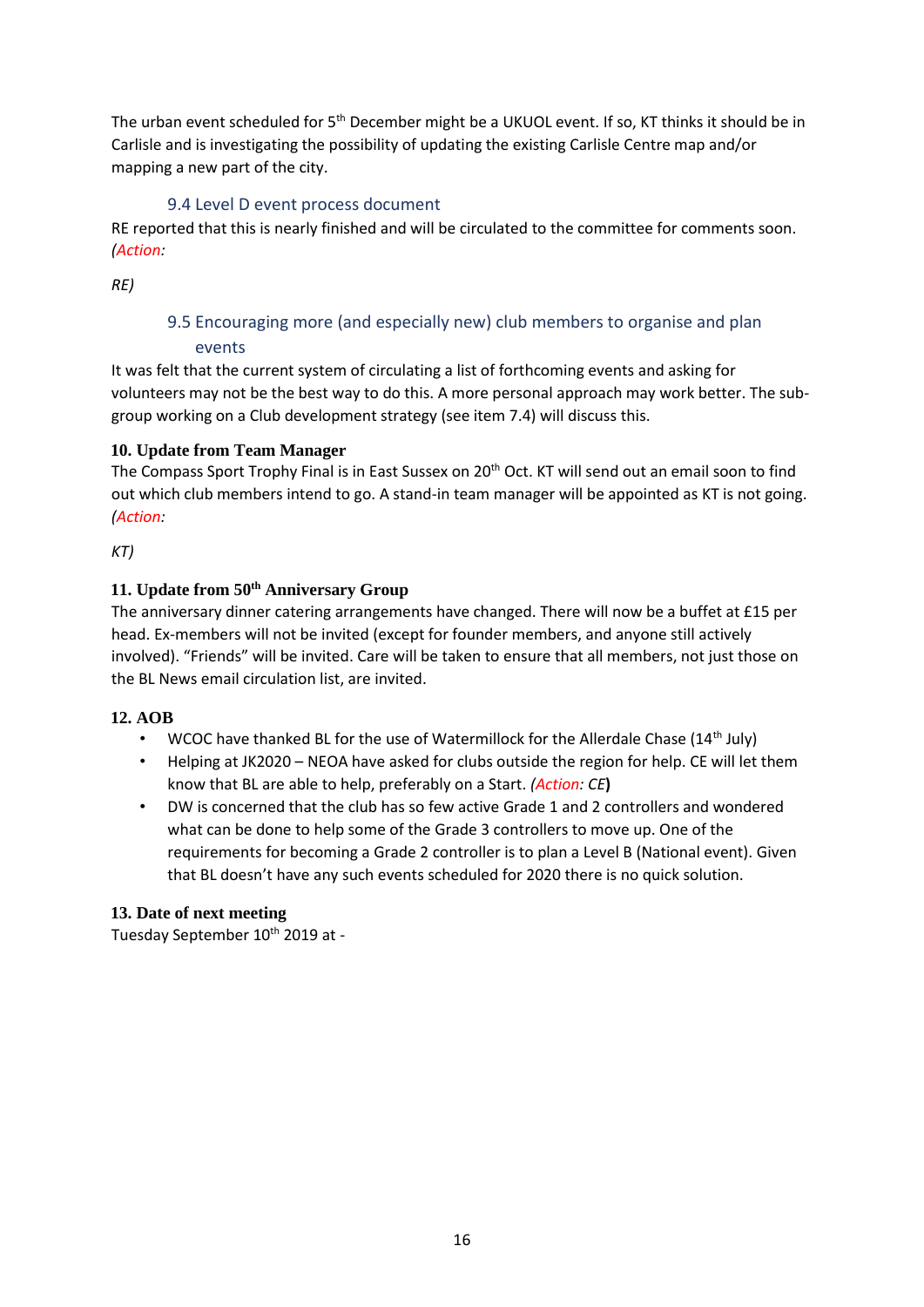#### **Minutes of BL Committee Meeting**

### **Monday 10th September 2019**

#### **7pm at ...**

#### **1. Present**

Richard Evans (RE), Carol Edwards (CE) David Rawle (DR), Dick Whitworth (DW), Jeff Powell-Davies (JP-D), Stella Lewsley (SL), Karen Parker (KP), Dan Parker (DP), Keith Tonkin (KT) Jane Yates (JY) Paul Williams (PW), Anita Laird (AL), Christine Kiddier (CK)

#### **2. Apologies**

Christine Goulding

#### **3. Minutes of the previous meeting held on 16th July 2019.**

Minutes agreed.

#### **4. Matters arising not covered elsewhere**

- **4.1 Tent Repair** The tent is repaired.
- **4.2 Views on the 2022 Lakes 5 Day for the next NWOA CDM** The Club supports the event and will make a suitable area available if required.

#### **4.3 Decision on updating/extending Carlisle map for 5/12/20 UKOL?**

KT will look at updating the map, which should be okay as existing for a UKOL event. Extending the map would be a bigger project for another year.

#### **5. Treasurer's report**

DW provided a draft copy of the end of year accounts. There were still some figures to finalise for the Bampton event. DW believed the recent Askham event had made a surplus in the region of £250.

## **5.1 Group Membership**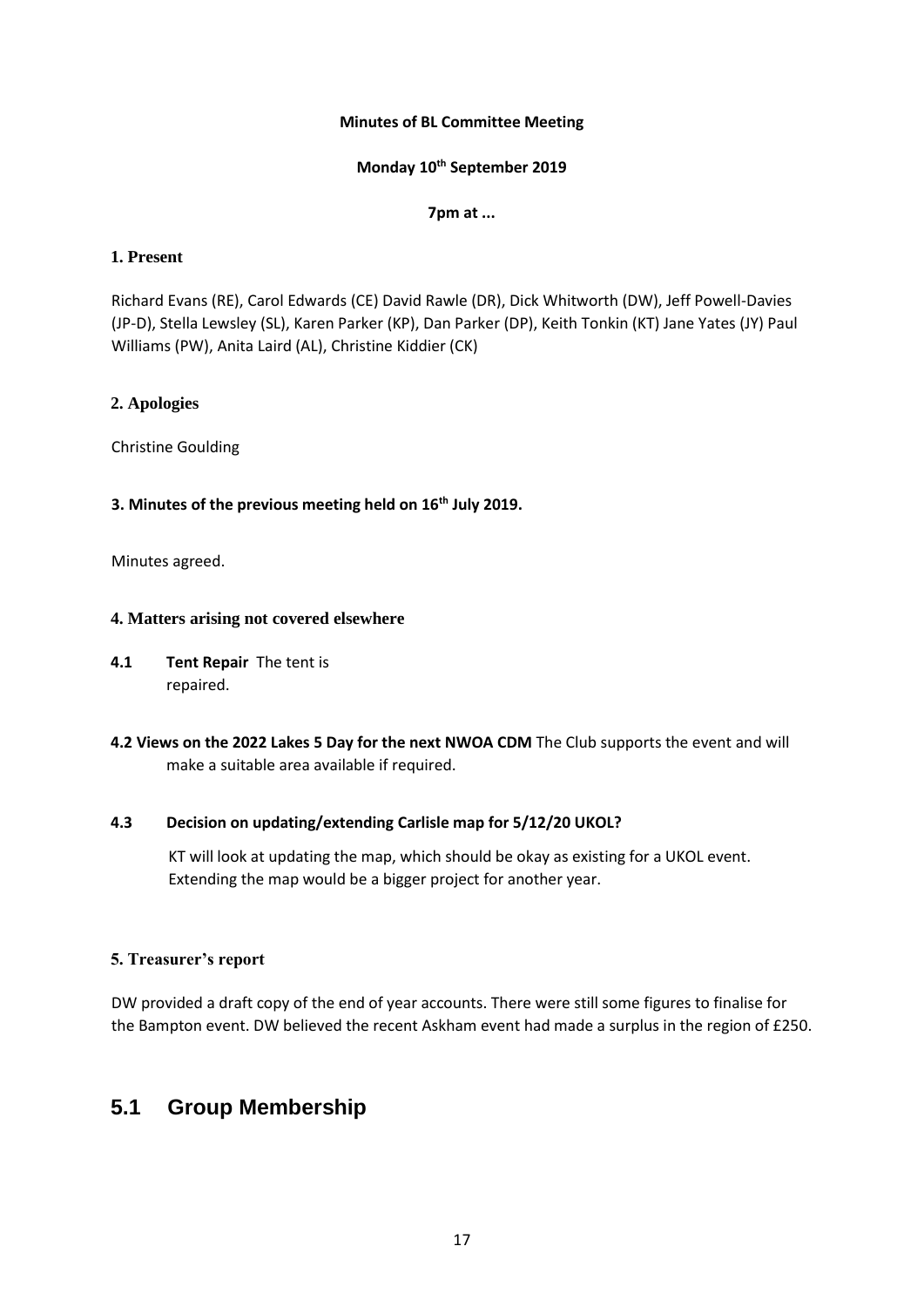There was discussion and clarification about family memberships and new members. It was agreed that ALL new members would be entitled to a free event in future, not just those joining as family members.

There was also some discussion about promoting club membership and orienteering in general to new people. Everyone agreed Karen Blackburn's weekly newsletter/fixtures reminder is an excellent promotional tool. Agreed that the newsletter/fixtures reminder should be provided to new orienteers and schools etc to encourage them to try the sport.

Notification through the Moss's who will advise Karen Blackburn.

## **6 Event Feedback**

**6.1** Askham Fell event (Level C Local – 1<sup>st</sup> September 2019) An excellent event and parking was particularly good.

## **6.2 Training Night Rickerby Park 9th September**

A very good training night provided by Chris Lates. One of the best evening training sessions according to some.

## **7 Club Development**

## **7.1 Junior Rep Feedback**

The new tent is a success. Future funds raised could be put towards subsidising equipment, clothing or NWJS events.

## **7.2 Club development Strategy**

CK, CE & SL will pick this up after the club AGM

#### **8 Mapping**

DP provided an update. The key points were:

- The Eycott Hill map has been updated.
- A brand new sink hole has been added to the Askham map with a couple of other corrections.
- Parsons Park at Caldbeck has been examined. Could be okay for a Level D event. Further investigation required in the winter.
- A proposal for another 'Purple Pen' mapping session, possibly in conjunction with the new Level D event procedure.
- A further discussion has been had with Lowther Estate. No appetite for orienteering in the gardens but the Parkland and other areas look promising.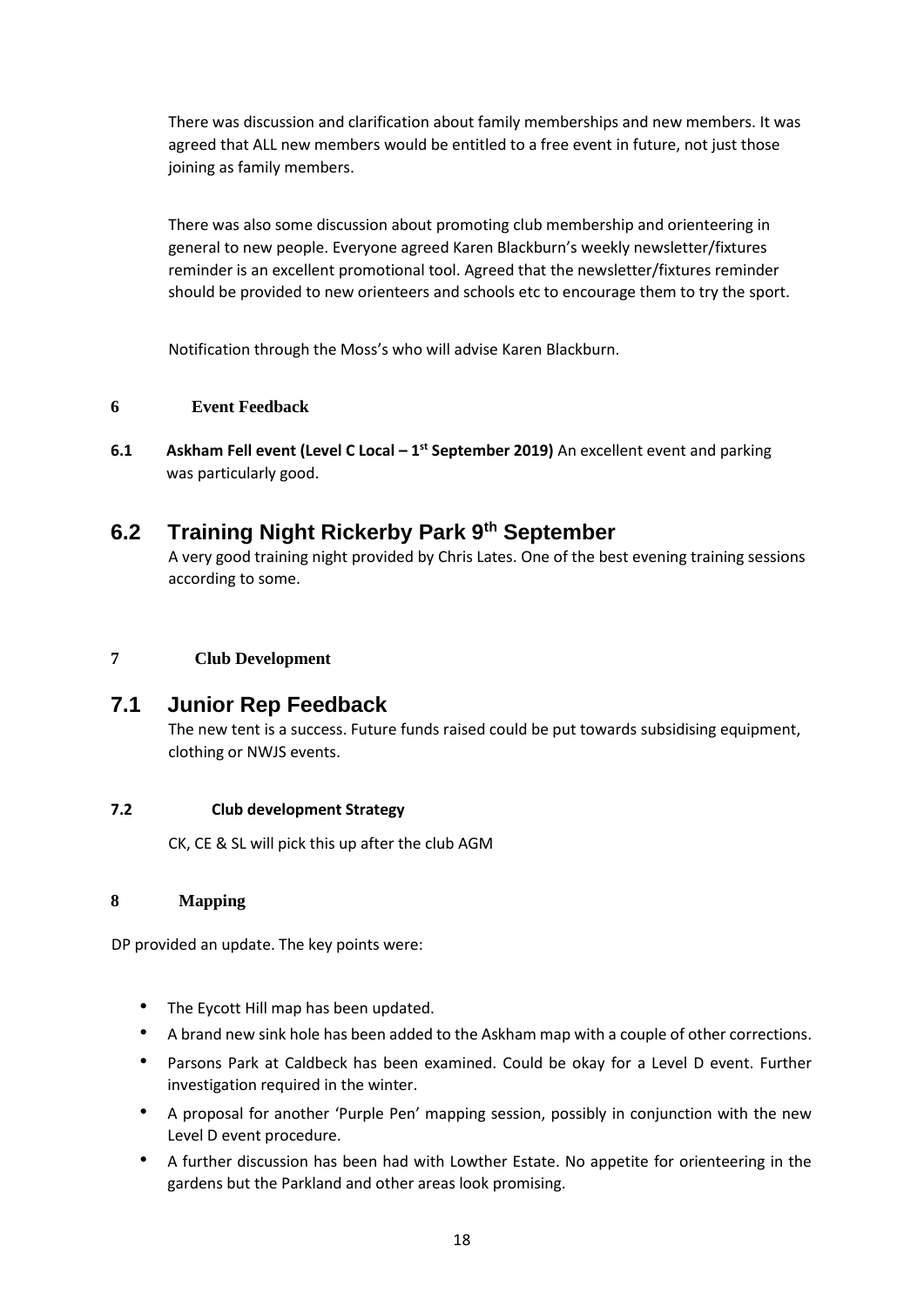#### **9 Fixtures**

## **9.1 Sharing Fixtures Secretary Role**

AL is making some progress on passing on the relevant information.

## **9.2 Use of Dropbox for sharing information**

KT provided an update and confirmed he will be trialling Google Drive (instead of Dropbox) as a means of sharing information within the club. He will confirm details shortly.

## **9.3 Level D event process document**

RE is nearing completion of this new document. He will place it on the new Google Drive when it is ready.

## **9.4 2020 Fixtures**

PW circulated the proposed 2020 Fixture List and is now looking for volunteers to fill the roles.

There was one immediate amendment to make:- The Talkin Tarn event on 18/7/20 will be directly swapped with the Nunwick Hall event on 14/11/20 due to a clash with the shooting season. Nunwick Hall will be on 18/7/20 and Talkin Tarn on 14/11/20.

There is a little concern about the Penrith Beacon event on 29/3/20 as no Organiser is yet available and the car parking issue needs to be addressed sooner rather than later.

#### **10 AGM**

#### **10.1 AGM Date**

To be confirmed. Now confirmed as 22/10/19

#### **10.2 AGM Location**

Rose and Crown, Low Hesket

## **10.3 Agenda**

The standard agenda will be produced. Items to go to CE as secretary.

#### **10.4 Who is willing to continue in their role?**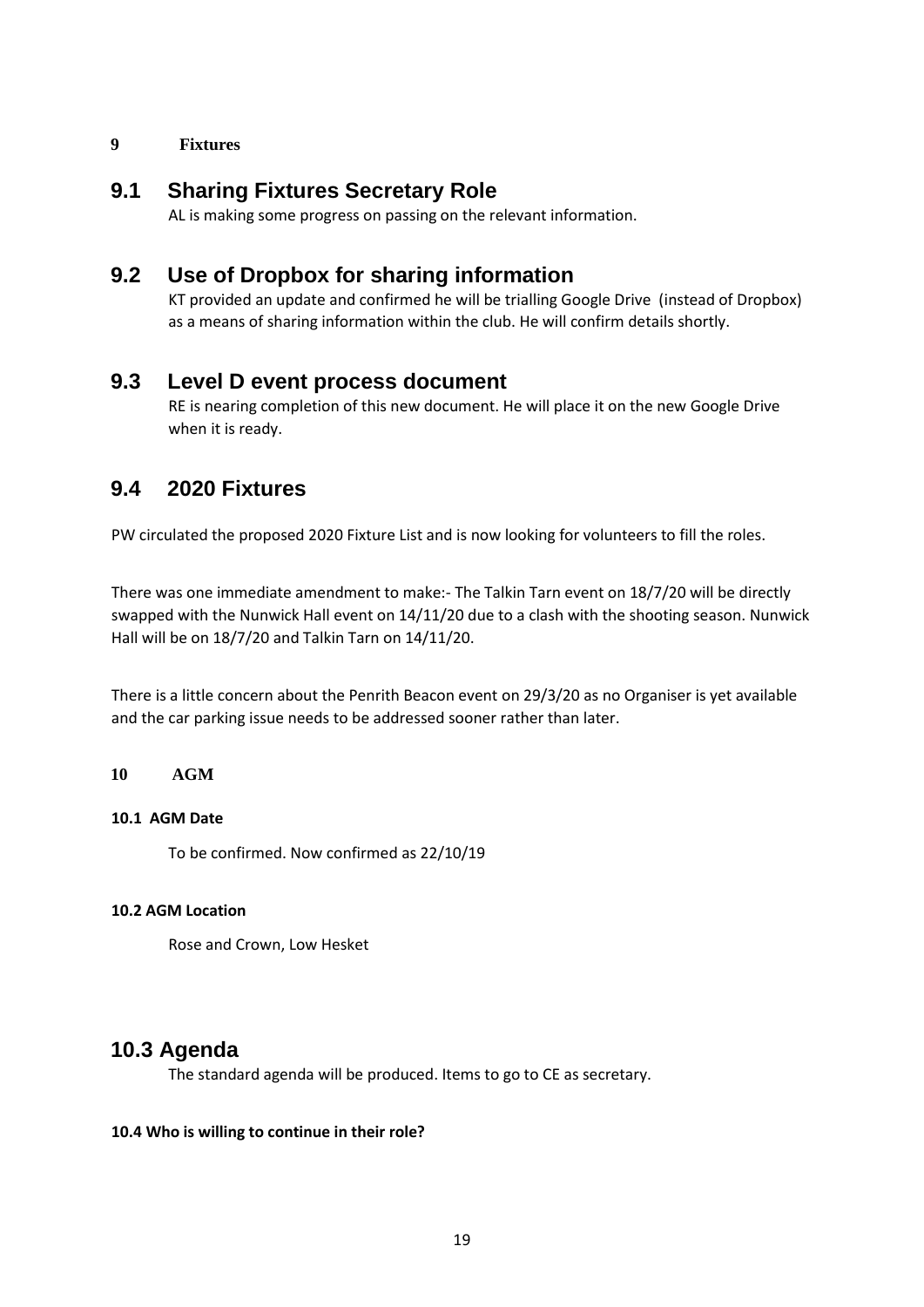RE is happy to remain Chair for a further year. AL is standing down in 2020 and JP-D also expressed a wish to stand down although he will continue his IT role. Also to note that as KP is taking the Fixtures Secretary role from 2020 there is potential for one additional committee member to be added to the existing committee.

## **11 Update from Team Manager**

KT confirmed that Border Liners would be unlikely to field a full team for the upcoming Compass Sport Trophy Finals (in Sussex) but there would certainly be some club representation.

The Peter Palmer Trophy will be held in Cumbria next year on 20/9/20.

The 2020 local Compass Sport Trophy Qualifier will be held in Grizedale on 15/3/20

## **12 Update from 50th Anniversary Group**

- SL is finalising meal choices.
- The Committee decided that fun games 'on the walls' would be included, but no formal quiz.
- Founder Members currently not in the club will be invited (if possible) but otherwise, the dinner will simply be 'open' to anyone else who is inclined to come along and pay for it.

#### **13 AOB**

BL will take part in the Orienteering Participation Satisfaction Survey.

BL will not respond to the British Orienteering Membership Statistics Survey as it was felt to be irrelevant.

#### **14 Date of next meeting**

Monday 4th November 2019 at Dick and Angela Whitworth's house (7pm)

The meeting closed at approx. 8:50pm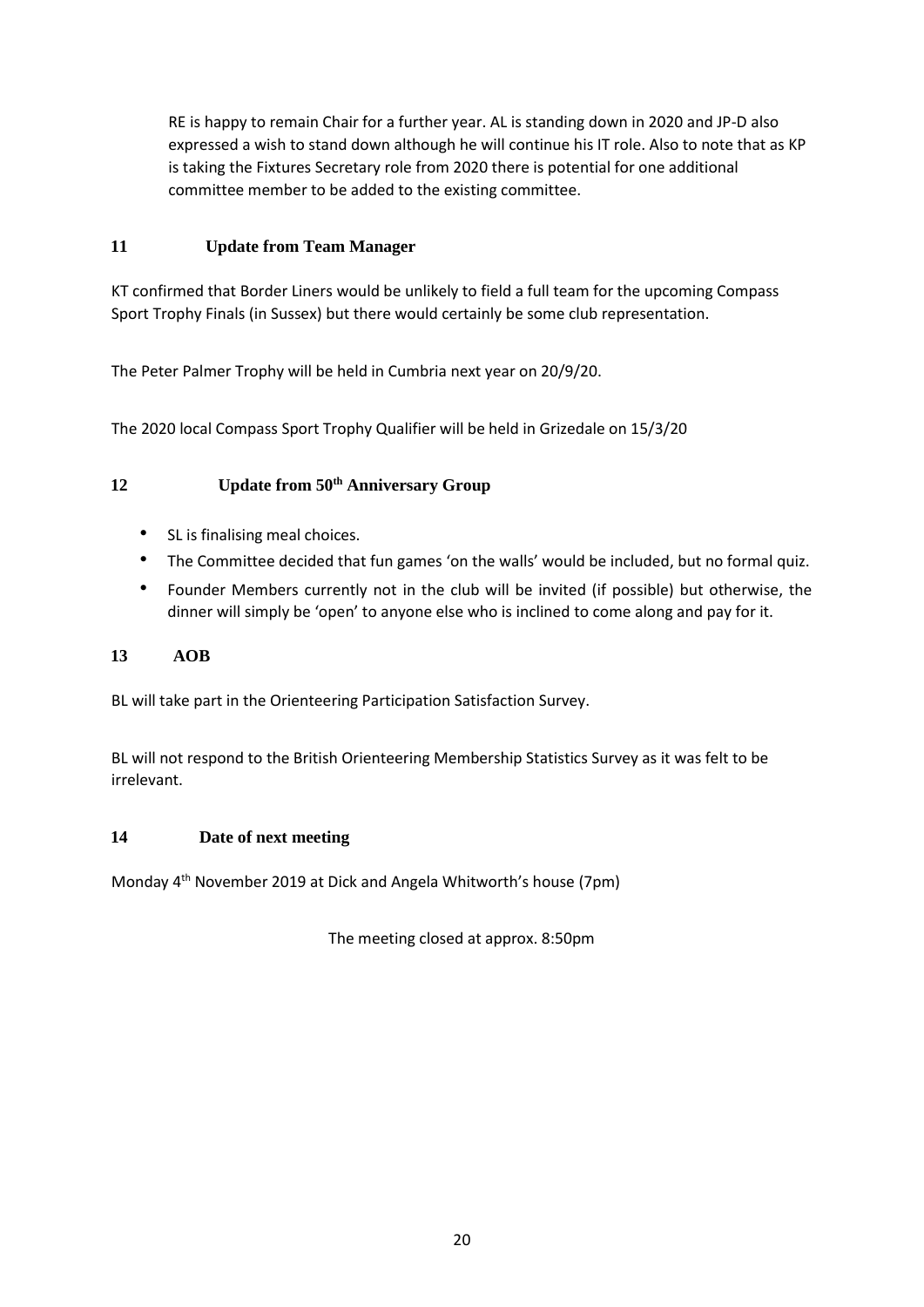Border Liners Orienteering Club AGM Minutes 2019

Rose and Crown, Low Hesket, 7.30pm 22nd October

#### **1. Present**

Richard Evans (Chairman), Dick Whitworth (Treasurer), Carol Edwards (Secretary), Barbara Atkinson, Isabel Berry, Karen Blackburn, Joan and Mike Cumpstey, Anita Evans, Anita Laird, Chris and Helen Lates, Andy and Stella Lewsley, Richard Moss, Dan and Karen Parker, Marguerite Pennell, Jeff Powell Davies, Owain Rice, Angela Whitworth

#### **2. Apologies for Absence**

Christine Goulding, Alan Hartley, Natalie Hawkrigg, Christine Kiddier, Dougal Kyle, Di Mitchell, Shirley Moss, Phil Nichols, David and Tom Rawle, Ruben Razzetti, Andrew and Judy Suddaby, Robin Thomas, Debbie Thompson, Keith Tonkin, Paul Williams, Jenny and Raymond Wren, Jane Yates

#### **3. Minutes of the 2018 AGM**

These were circulated at the meeting. Following a minor correction, they were agreed. (Proposed Dick Whitworth, Seconded Anita Laird)

## 4. Matters Arising not otherwise on the Agenda

There were none.

## **5. Chairman's Report**

Richard Evans reported as follows:

"I'm going to begin as I began last year, by saying that it has been another very successful year for BL and for individual members.

The club has put on 12 events - 9 Level D, 1 Galoppen which is level C, and 1 level B. The latter was the Compass Sport Cup heat in March, with 379 entries running on a new map produced by Dan and Karen who also planned. Raymond and Jenny staged the Christmas charity event again - 114 runners took part and £555 was raised for Lake District Mountain Rescue Search Dogs. The club paid the BO levy so that the entire amount raised went to the charity.

There have been a number of outstanding individual achievements:

At the JK, Stella won all three individual races in W65, and was then part of the gold medal winning Vet Women relay team. Karen P was 3rd W55.

At the British Champs, Karen P and Stella won their age group classes at Kilnsey.

British Relay Champs: Stella, Carol and Christine K 1st W60.

In the British Middle Champs Christine K was 3rd W65 and Keith 2nd M60 Christine

K 1st W65, Carol 2nd W60, Keith 2nd M60 in the British Sprint Champs Scottish

Individual Champs:

M21L 1st Alan Hartley (M45), M35L 3rd Jeff Powell Davies, M45S 1st Paul Gaines, M50S 3rd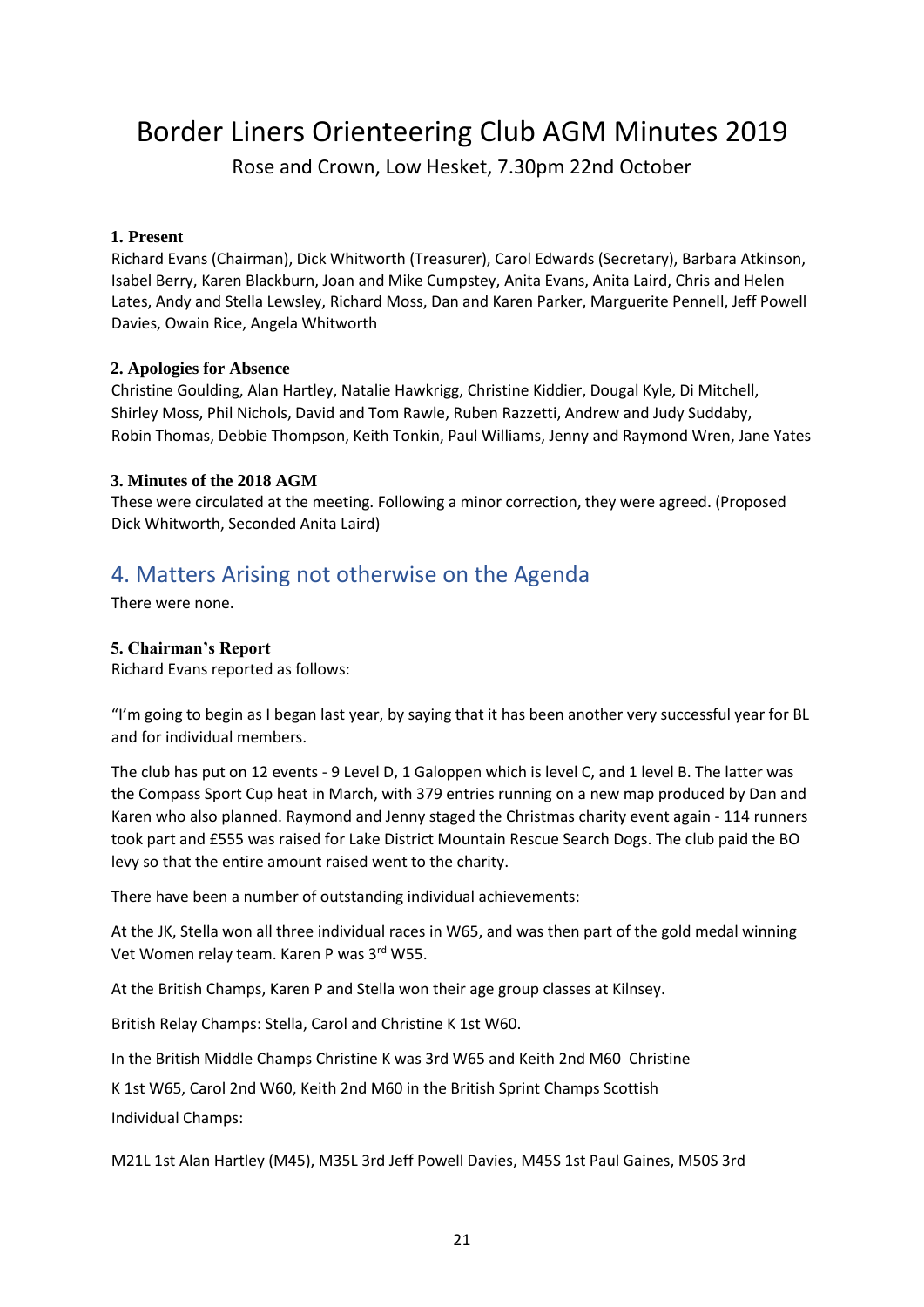David Rawle, M55S 1st Dan Parker, M60L 3rd Keith Tonkin, M60S 1st Philip Nichols, M65S 1st Andrew Bell, M80 1st Dick Whitworth, W12B 3rd Maria Gaines, W14B 1st Isabel Gaines

This list demonstrates that it's not just one or two people achieving good results; standards are rising throughout the club.

(Quote from Karen B's newsletter) 'BL has a sprint orienteering World Champion in Christine Kiddier, who won Women's 65 at the World Masters Orienteering Championships in Riga, Latvia in early July. It was a slightly hollow victory as almost all classes were voided due to a locked doorway, so no medals were awarded, instead a flower ceremony was held.'

Christine K was also the W65 winner in the UK O League 2018 and Women's Ultravet Champ in the 2018 Urban League.

At the White Rose in Scarborough, the Gaines family came joint second family overall for Middle Distance and Urban Classic combined. Paul was 2nd overall in M45S, Maria was 1st in W12B and Isabel 2nd in W14B.

At the Scottish 6 Day Christine G was 1st overall in W55, Stella 2nd running up 20 years in W45. Jane Yates was 1st in W50S on Day 1 and Maisie was 1st overall in W16B.

In Dec 2018 at the Euro City Race in Funchal, on Day 1 Keith 1st and James Crawford 4th in Supervets. Christine K 2nd Ultravets. On Day 2 Keith 1st and James 3rd in Supervets.

BL qualified for the final of the Compass Sport Trophy, which was a very good team effort. We haven't sent a full team to the finals because of the location in the SE.

Finally, Ruben won a Bronze at the British Schools Score Champs.

There may be other achievements which should have been included - if so, I apologise. The whole list provides a spectrum of achievement across age and ability range - from W12 to M80, and various types of competition, and that's very pleasing, and very much what we should be about as a club.

Shortly after last year's AGM (so this is fairly old news), Compass Sport magazine published their unofficial Club Rankings for 2018, based on BO ranking points. BL were top open club and second overall to EUOC. We were also unofficial 'Club of the Year'. This should not be taken too seriously but it is welcome publicity and a sign of the direction in which the club is travelling.

A second mapping day was organised by Dan and Karen and proved very interesting. A small group of potential mappers is slowly emerging, which can only be a good thing. I believe Dan and Karen are currently working on the Martindale/Boredale area, which will link up with the Hallin Fell map, and various other projects are under consideration.

As I said last year, none of this is possible without the hard work of club members and I must thank all who have contributed in any way over the last year. We are very fortunate in having so many experienced organisers, planners and controllers. The spirit and ethos within the club is absolutely terrific and without all this this nothing much would happen.

So, thanks again to everybody.

Once again, a highly experienced committee member is standing down. Anita Laird has been fixtures secretary for many years and has carried out the task with efficiency and, most importantly, great good humour. She has a huge fund of knowledge concerning landowners and permissions and, most importantly, arrangements have been made to ensure that this is not lost. The job is so big that it is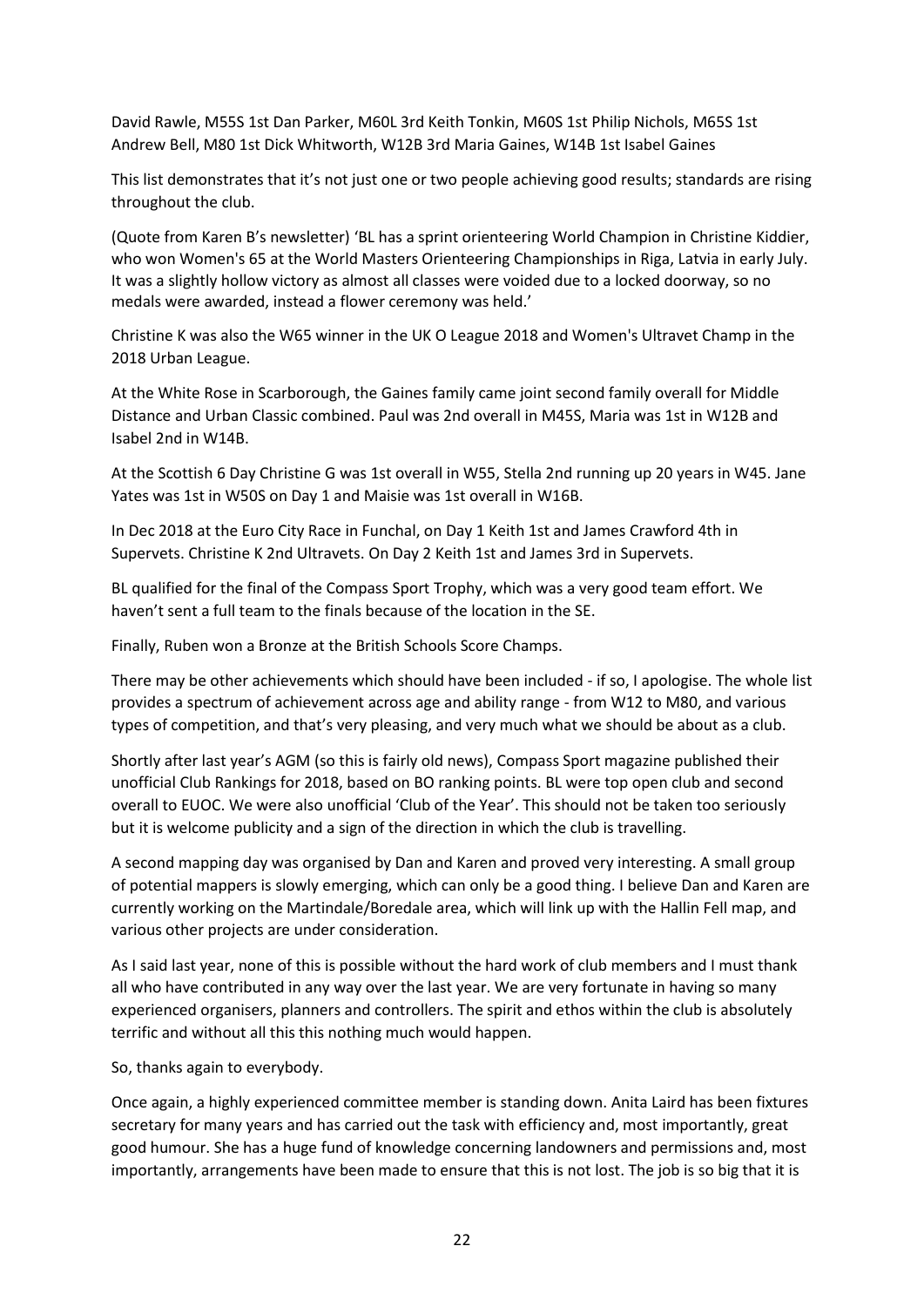essentially being divided into three in future, which gives some indication of Anita's workload over the years. All we can say is 'Thank You'.

Finally, as I'm sure we all know, it is BL's 50th birthday year- various celebrations are planned and I'd like to thank the small sub-group which has taken this on."

#### **6. School and Youth Development Officer's Report**

Jane Yates was not present so her report was read by the chairman.

"It's been a busy year for our BL squad members with Tom, Ruben and Laura attending monthly North West Junior Squad training weekends. A special thanks to Christine Kiddier for helping with transport, helping with the Squad and providing extra sessions during the week for our trio to further hone their navigational skills. It's brilliant to see the three of them rising to the challenge of more technical courses this year and going from strength to strength in local and national competitions. Tom is currently 3rd in the Cumbrian Galoppen on the Green course and Ruben is 1st on Light Green.

There has also been success for BL members in the school competitions with Ruben recently winning Bronze in the British Schools Score Championships. More locally, during the Cumbria School Orienteering Championships in July, we saw Laura win 2nd Girl in Year 10, and Ruben 1st boy in Year 8.

During the Summer, two families dominated the podiums for the Junior B classes at the White Rose in Scarborough, with Maisy, Lewis, Isabel and Maria all coming 1st in their classes. An added bonus was the Gaines family coming 3rd in the overall best family trophy. It looks like we'll have a strong team for the Peter Palmer Relays in 2020 at Hawse End.

A special thanks to Ruben who has really stepped up to his role as Junior Rep, especially organising the excellent cake stall at recent events with the help of other juniors. Thanks to everyone who has provided cakes so far. Proceeds so far have been put towards buying a junior tent to use at events which is proving a fantastic social hub for juniors and parents! Talking of parents, it's wonderful to see the NWJS parents rising to the culinary challenge during the local squad weekends - I believe their bolognaise sauce is infamous!

Contacts are continuing to be made with schools and some exciting collaboration with Cumbria Active more recently to discuss orienteering for schools in Cumbria. In July 2020, BL (with me) will work with WCOC and LOC to put on the Cumbria School Games (which will now merge with the Cumbria School Orienteering Championships for primary schools) which will be held at the Sheepmount in Carlisle and include a maze course and a cross-county course with an exciting track finish.

It's been brilliant to see further use of school grounds for club nights (Lazonby and Shap Schools) which is increasing awareness of orienteering for families and the community. I would finally like to thank BL for funding my place on the Level 2 coaching course in the Spring/Summer and am looking forward to providing my first coaching session for the NWJS in November (a night coaching event at Nunwick Hall) and supporting Christine's coaching sessions in 2020 for BL. Watch this space!"

## **7. Membership Report**

The club currently has 105 BO members (82 seniors and 23 juniors), In addition there are 10 people with "friends" membership (8 seniors and 2 juniors). The equivalent figures for last year were 94 BO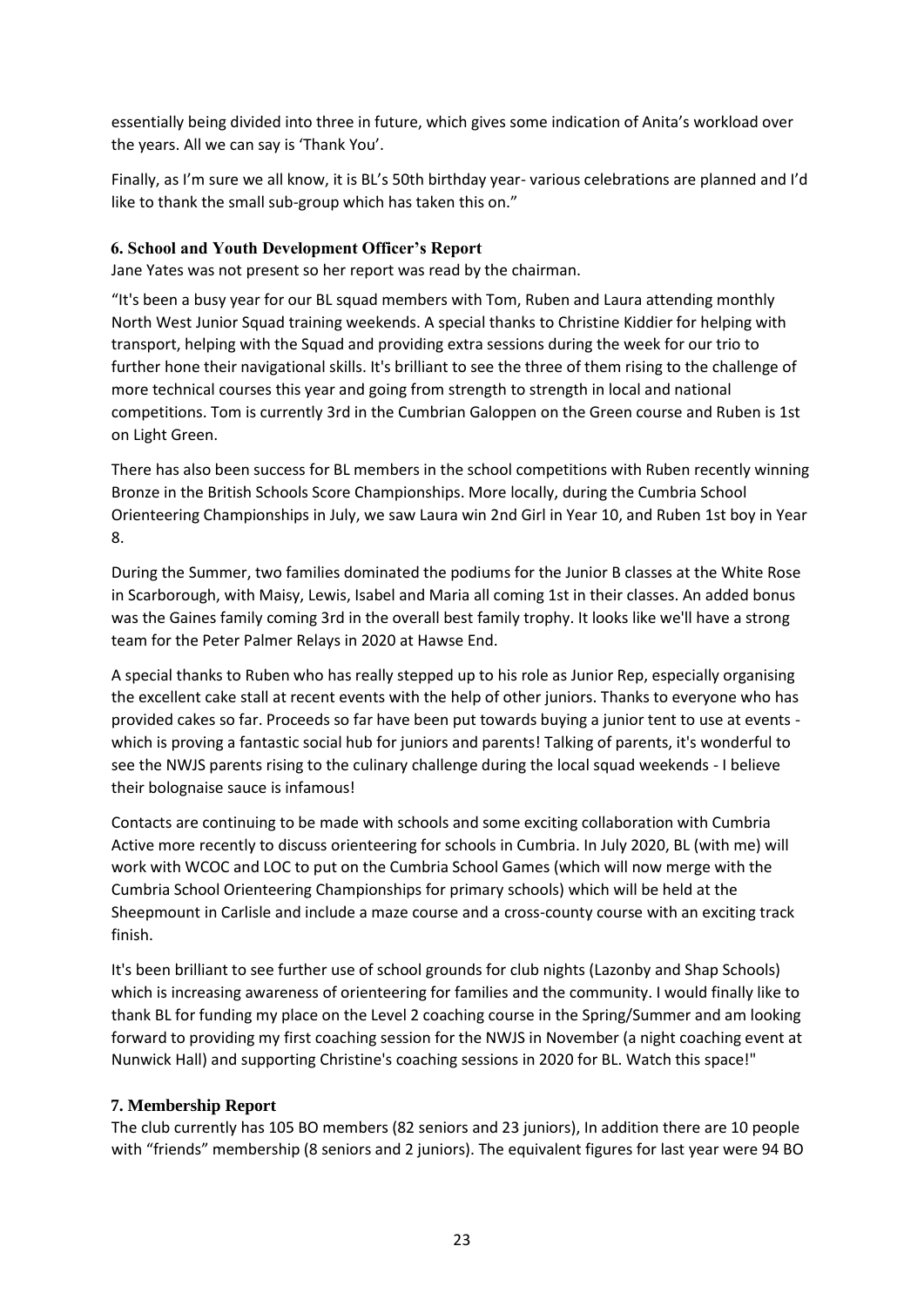members and 6 "friends" members. This information was provided by Richard and Shirley Moss who were thanked by the chairman for their work as Membership Secretaries.

## **8. Club Night Report**

Stella Lewsley reported that there has been a good and varied series of club nights over the year and thanked those who have put them on. Two of the club nights, Shap (organised by Alan Hartley) and Lazonby (organised by Jane Yates), used new maps. The Shap club night was preceded by an event for the local school in which around 60 children took part. Attendance at club nights varied between 8 and 20 people. The club night in March was unusual in that it included no orienteering activity; instead a physio discussed knee injuries. It was very well attended. Stella thanked Dick Whitworth and Dan Parker for their willingness to customise and print maps, but pointed out that a "proper" map is not always necessary.

Thinking about club nights for the forthcoming year, Jenny Wren and Chris Lates, who have been heavily involved in previous years, would like to take a reduced role. Stella is willing to continue coordinating them though. She circulated a list of possible dates and venues, and asked for volunteers to take them on. She is happy to mentor anyone who feels they need help. Stella also explained that in the past, for insurance purposes, someone who had attended a COLA had to be present at all club nights but that is no longer the case; simply registering the club night as an BO activity gives the necessary cover.

## **9. Treasurer's Report and Financial Statement**

Copies of the audited accounts were circulated at the meeting. The treasurer Dick Whitworth spoke briefly, mentioning the following points:

- The excess of income over expenditure for the year was £412.
- The major sources of income were the Compass Sport Cup event at Bampton Common which produced a surplus of £2390, the club's share of the Lakes 5 Days profit (£2610) and a NWOA grant (£1600) to partially cover the cost of new SI equipment for training sessions (which cost £2271).
- Notable expenses were the subsidy of club kit (about 30% of the cost is covered by the club), and payment to cover the theft of a portable toilet ( $£400$ ) at the Swindale event in September 2018.

Stella expressed approval of the things the club spends its money on: subsidised kit, coaching and first-aid courses for members etc. These all create a good club ethos and reward volunteer effort.

Dick recommended that membership fees remain unchanged for the forthcoming year (at £5 for seniors and £1 for juniors). This was proposed by Andy Lewsley, seconded by Carol Edwards and approved by the meeting.

#### **10. Proposal to Change the Constitution Regarding the Signing of Cheques**

The treasurer Dick Whitworth explained the background to the proposal. At present the constitution requires any two of the chairman, secretary and treasurer to sign all cheques. This is not compatible with the cheque signatories registered on either of the two accounts the club holds. The intention of the change is to allow the committee to nominate two signatories in addition to treasurer, and then require cheques to be sign by any two of these three people.

Unfortunately, there were insufficient club members at the meeting to allow the change to be passed.

(25% of membership is required.) It was therefore proposed (by Owain Rice and seconded by Richard Evans) that a Special General Meeting be held on  $3<sup>rd</sup>$  November at the High Pike event to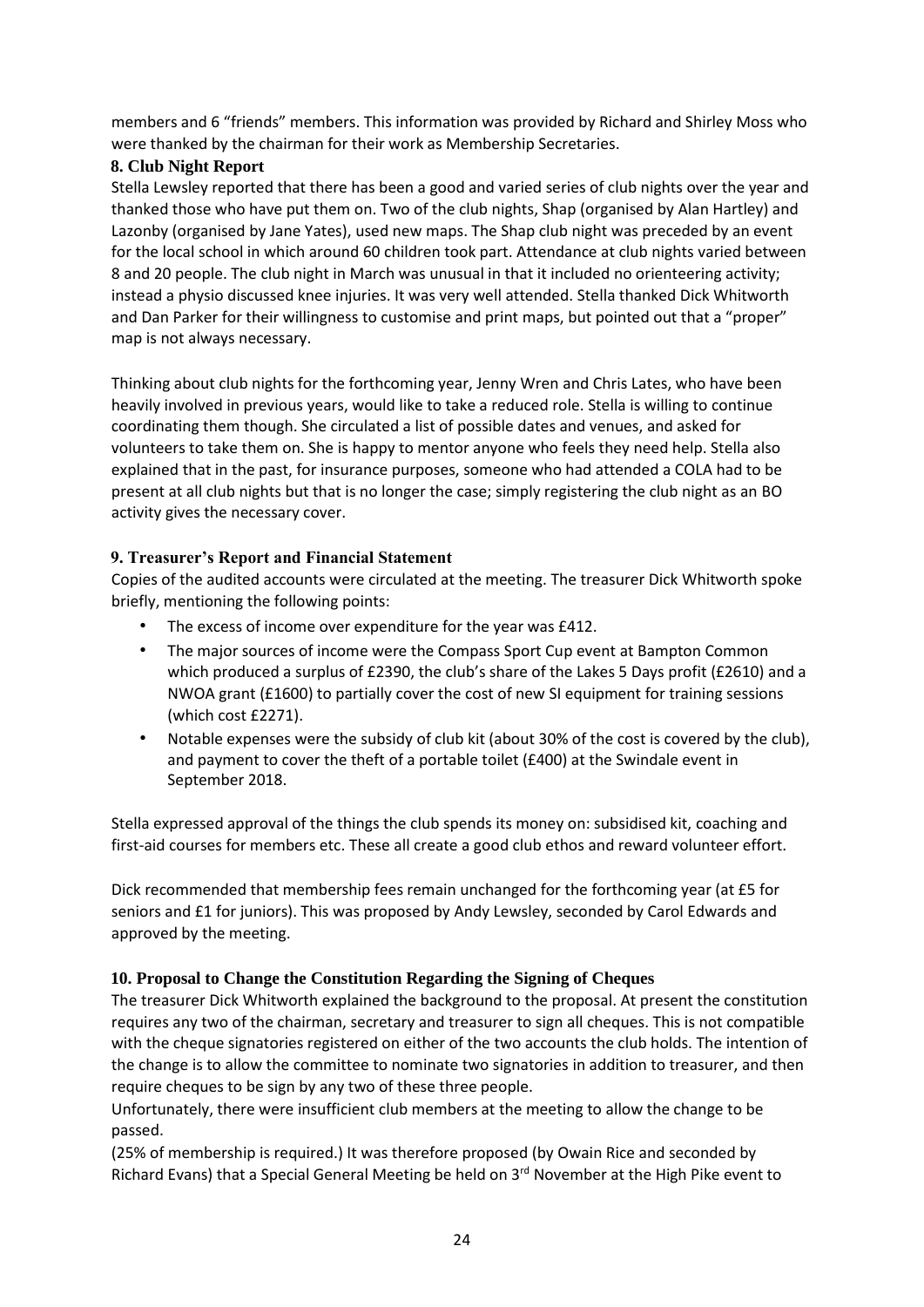allow a vote to be taken on the matter. This was agreed by the meeting. Notice of the meeting will be sent to all club members in the club news email. Chris Lates and Owain Rice both suggested amendments to the proposed new wording to make it better reflect the intention of the change.

## **11.Club Awards**

These are decided by the club chairman who announced the awards as follows:

#### **Junior:** Kieran Grehan.

The chairman read the following recommendation from Jane Yates "He's 12 (so M13). He's been a regular at Saturday events for a couple of years but this year he's been especially busy as he has also walked the whole length of Hadrian's Wall to raise funds for a Magic Carpet for his school. He raised well over his target of £500. Kieran lives in Carlisle but attends a special school in Newcastle. His parents bring him to Saturday events and although Kieran has the dibber, his parents are in the background. Kieran really enjoys orienteering. Doing the Wall over the summer was a bit like an orienteering course as he had 84 miles, with 16 forts, 79 milecastles and 160 turrets with 1132 ascent."

## **Senior:** Anita Laird.

Anita is retiring as fixtures secretary after 10 years and the award is for the work she has put in, and the effort she has made to ensure that her vast knowledge and experience is passed on to those taking over. The chairman also mentioned that she has been involved with the club for around 43 years and read an email from her son who started orienteering at the same time and is now chairman of INVOC. He also presented Anita with a birthday card from the club as she is 75 today. Anita said that she is happy to offer help and advice on fixtures to the club in the future and thanked Keith Tonkin for helping her to set up a Google Drive site to for sharing the information she holds.

#### **12. Election of Committee and Non-Committee Posts**

Anita Laird is retiring as Fixtures Secretary. All other post holders are willing to continue in their roles. According to the constitution the maximum number of committee members is 12. Last year there were 15. Fortunately, two existing committee members Jeff Powell Davies (Electronic Equipment Officer) and Ruben Razzettti (Junior Rep) want to stand down from the committee while retaining their roles in a non-committee capacity. Karen Parker, who is currently on the committee, has offered to replace Anita Laird as fixtures secretary. These changes will mean that the committee has 12 members as required. Richard Evans asked whether anyone else would like to stand for committee membership or specific posts, but there were no offers. It was therefore proposed and accepted that the committee and non-committee posts should be appointed as shown in the table below. (Proposed Stella Lewsley, seconded Owain Rice)

#### **13. AOB**

There was none.

The meeting closed at 20:30

| <b>Committee Posts</b> |                   |  |  |  |
|------------------------|-------------------|--|--|--|
| <b>POST</b>            | <b>POSTHOLDER</b> |  |  |  |
| Chair                  | Richard Evans     |  |  |  |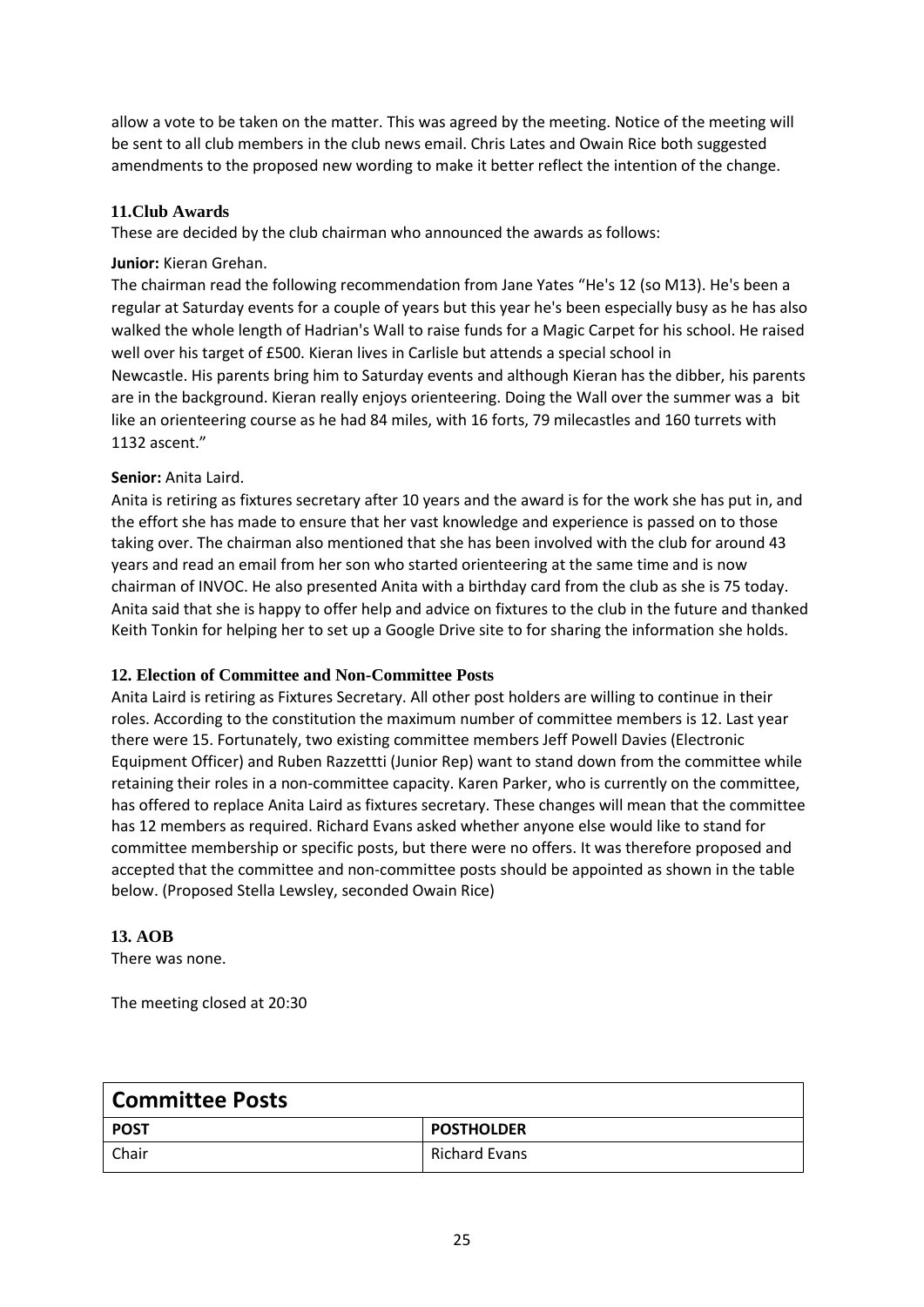| Vice Chair                          | Stella Lewsley                         |
|-------------------------------------|----------------------------------------|
| Secretary                           | Carol Edwards                          |
| Treasurer                           | Dick Whitworth                         |
| <b>Fixtures Secretary</b>           | Karen Parker                           |
| <b>Minutes Secretary</b>            | David Rawle                            |
| <b>Club Coaching Officer</b>        | Christine Kiddier                      |
| Schools & Youth Development Officer | Jane Yates                             |
| <b>Mapping Officer</b>              | Dan Parker                             |
| Committee Member - 1                | <b>Christine Goulding</b>              |
| Committee Member - 2                | Keith Tonkin (also Relay Team Manager) |
| <b>Fixtures Personnel Manager</b>   | Paul Williams                          |

| <b>Non-Committee Posts</b>          |                                 |  |  |  |
|-------------------------------------|---------------------------------|--|--|--|
| <b>POST</b>                         | <b>POSTHOLDER</b>               |  |  |  |
| Press & Publicity                   | David Rawle                     |  |  |  |
| <b>Equipment Officers</b>           | Jenny and Raymond Wren          |  |  |  |
| <b>Membership Secretaries</b>       | <b>Richard and Shirley Moss</b> |  |  |  |
| Club Emailer                        | Karen Blackburn                 |  |  |  |
| <b>Web-Site Manager</b>             | Anita Evans                     |  |  |  |
| Junior Rep                          | Ruben Razzetti                  |  |  |  |
| <b>Electronic Equipment Officer</b> | Jeff Powell Davies              |  |  |  |
| <b>NWOA Liaison Officer</b>         | <b>Richard Evans</b>            |  |  |  |
| Safety Officer                      | Raymond Wren                    |  |  |  |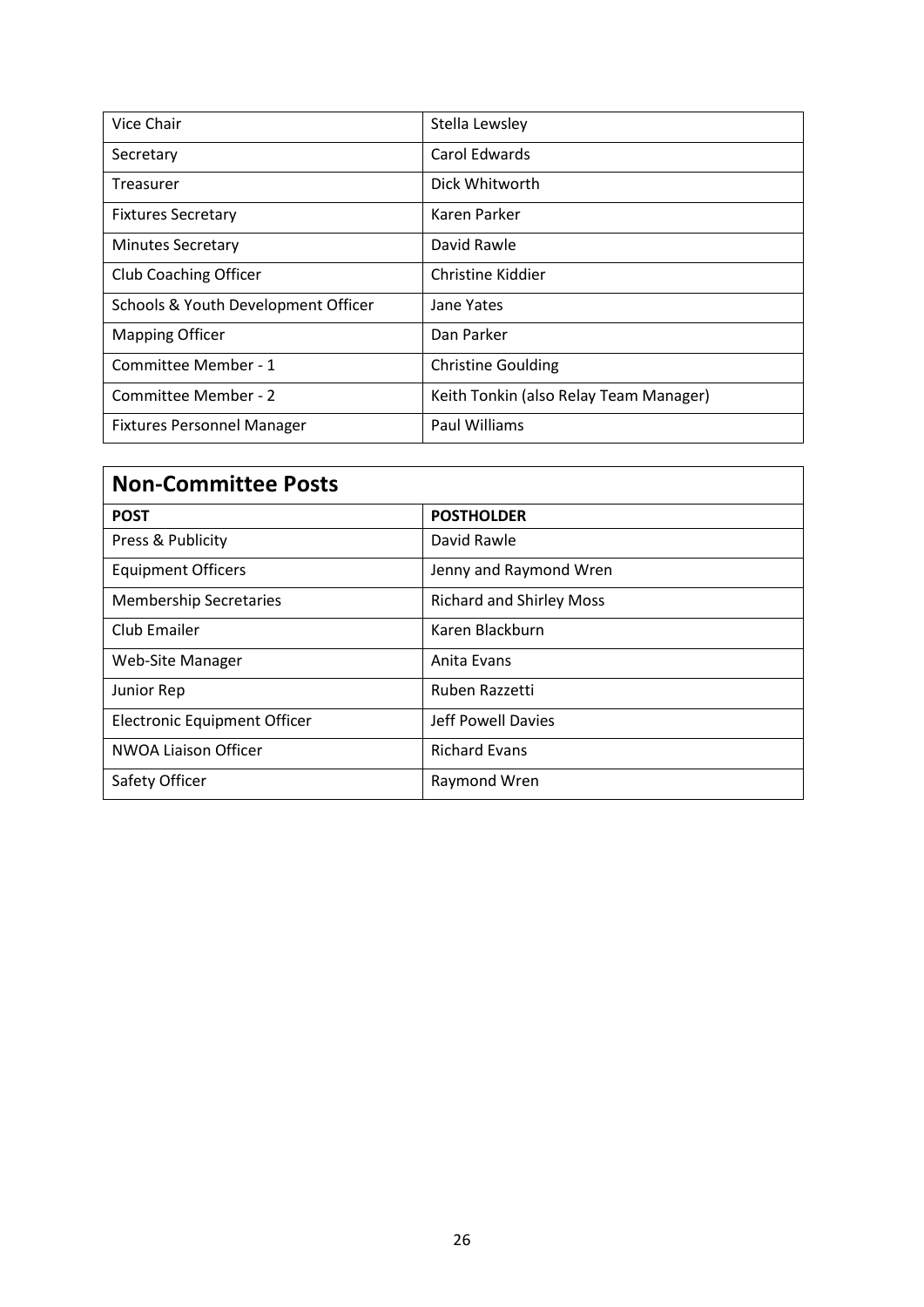#### **Minutes of BL Committee Meeting**

#### **Monday 4th November 2019**

#### **7pm at.....**

#### **1. Present**

Richard Evans (RE), Carol Edwards (CE), David Rawle (DR), Dick Whitworth (DW), Stella Lewsley (SL), Karen Parker (KP), Dan Parker (DP), Jane Yates (JY)

## **2. Apologies**

Christine Goulding, Christine Kiddier, Keith Tonkin, Paul Williams.

## **3. Minutes of the previous meeting held on 10th September 2019.**

Minutes agreed. It was noted that no further progress had been made with the Participation Survey and this is not to be taken further.

## **4. Matters arising not covered elsewhere**

## **4.1 Report from NWOA meeting**

DW confirmed he had put forward the various BL offers to host elements of the 2021 British Orienteering Championships in our area. We await further feedback.

## **4.2 Appointment of the new Safety Officer**

Raymond Wren is stepping down as the Safety Officer, but before making another appointment, RE confirmed he would make enquiries as to the role description and activities of the Safety Officer to see if it was justified to re-fill the role.

## **5. Treasurer's report**

DW gave a brief report and confirmed that the recent High Pike Galoppen had made a healthy profit including approximately £100 from the cake stall.

## **5.1 Cheque signing and continued use of Skipton Building Society.**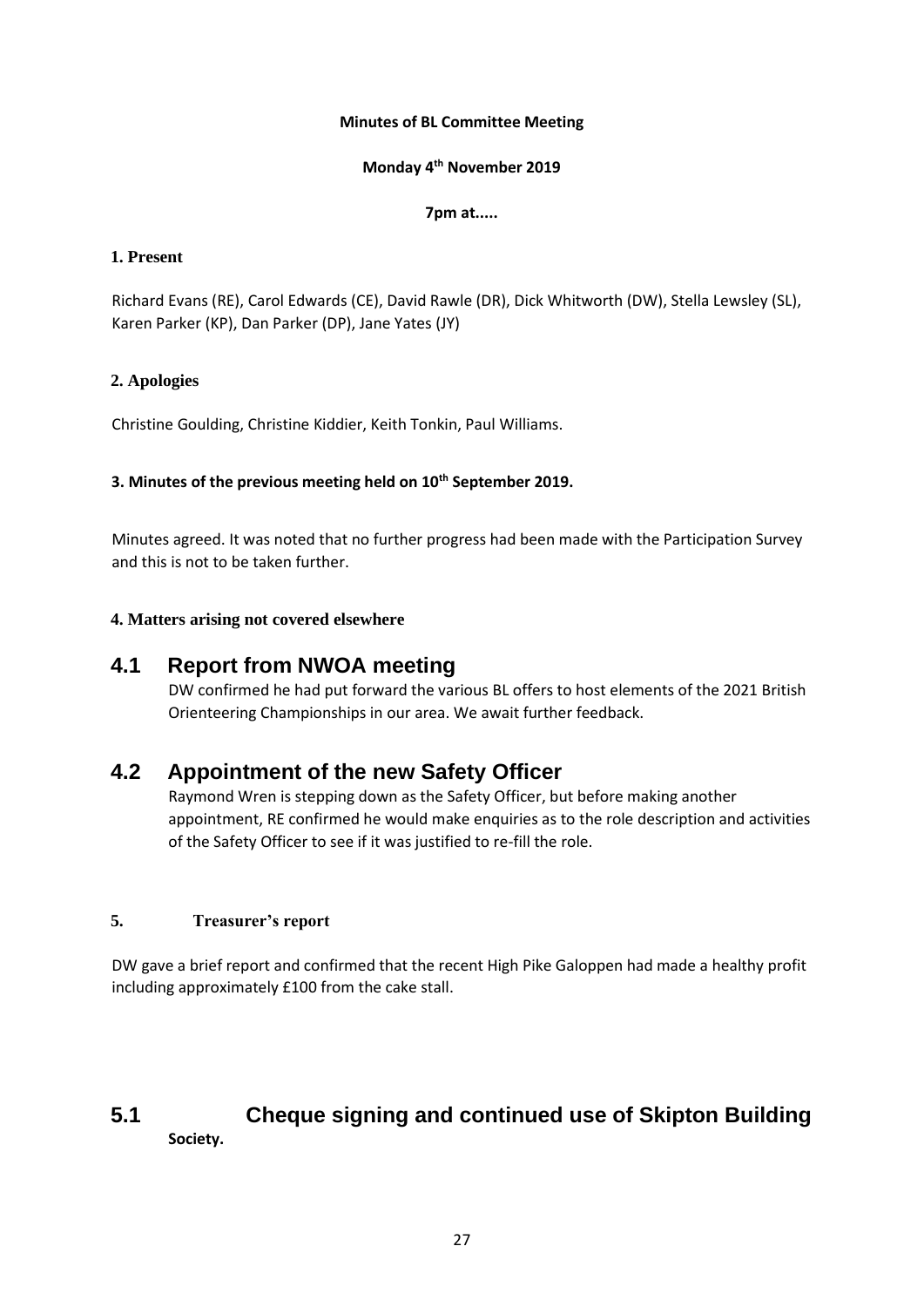DW presented the results of his enquiries with the Cumberland and Skipton Building Societies. The upshot was that the most appropriate course of action appeared to be to keep the Skipton account as the 'deposit account' and use the Cumberland as the 'current account'. Before confirming this course of action DW will confirm if it needs to be club OFFICIALS who are required to be signatories.

#### **6 Event Feedback**

**6.1 Watermillock (Level D Club – 12th October 2019)**  Numbers down a little, possibly due to perceived parking problems which didn't materialise. Otherwise it was a good event.

## **6.2 Training Night Penrith 14th October**

A great night training session and good location in Penrith.

**6.3 High Pike (Level C Regional Galoppen - 3<sup>rd</sup> November 2019) Despite the damp weather this was** a very good event with good feedback on the courses.

#### **6.4 AGM**

Went well. Good venue. Good buffet.

#### **7 Club Development**

## **7.1 Junior Rep Feedback**

The Junior Rep (Ruben Razzetti) has proposed a Junior League. There was some discussion about how to implement this – possibly using the Level D Saturday morning events. It was left for the Juniors to consider this further. The Juniors will also look into some medal awards.

There was also some discussion about the Juniors planning and implementing their own event. It was suggested that Christine Kiddier could help with this. A desktop planning session was also proposed, which would require a hall or room with an overhead projector or digital screen.

## **7.2 Club development Strategy**

CK, CE & SL will pick this up when Christine gets back from Australia. An invitation for Club Development suggestions is to be made on Karen Blackburn's weekly email bulletin.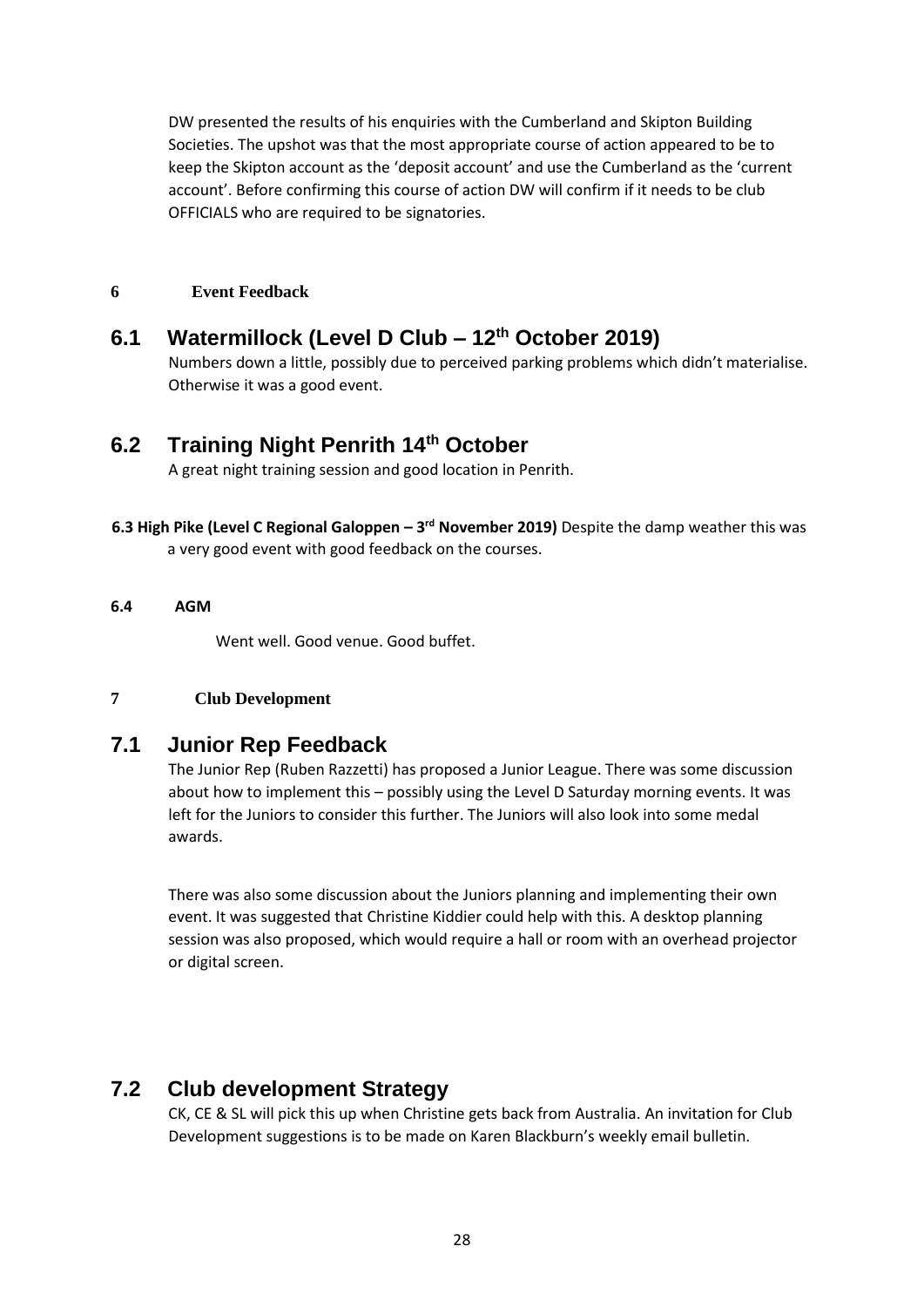#### **8 Mapping**

DP provided an update. The key points were:

- DW did some updates for the High Pike event, but Lidar data is required for a full update.
- The Coombs Wood map is to be updated in early December 2019.
- DP has done some updates to the Penrith map.
- Penrith Beacon requires an update to include a newly constructed major track following the recent thinning works.
- JY requested an update of the Carlisle Sheepmount map in anticipation of some School sessions with Active Cumbria in 2020. DW will undertake these updates at no charge.
- DW explained that the new club printer was heavy on the use of yellow ink especially when large areas of 'open land' are being printed. There was a discussion about omitting yellow shading for open land on future maps. It was decided to take yellow shading off for the Faulds Brow event next year and see what the map looked like.

## **9 Fixtures**

## **9.1 Level D event process document**

RE has produced this comprehensive document. KP will do some further research into club First Aiders.

## **9.2 2020 Fixtures**

With Paul Williams away there was no formal update however the following points were discussed:

- Stella and Andy Lewsley offered to arrange the Miltonrigg Level D event.
- Penrith Beacon No organiser yet identified. Lack of parking is seen as the biggest issue. It was felt we should try Penrith Golf Club as an HQ/Parking again.
- Angle Tarn Pikes Dan and Karen Parker offered to be the Planner and Organiser for this event currently earmarked for September 2020.
- Raymond Wren will again put on the Christmas Social at Whittas Park on 28<sup>th</sup> December 2019.
- BL have been approached to organise the British Schools Orienteering Championships in 2021, 2022 or 2023. Lowther Estate are keen on big events such as this so it was AGREED that BL would make the offer to run the event in 2021 (Date: 21<sup>st</sup> November 2021).
- Due to potential difficulties with the use of Nunwick Hall for the Level D Club event in November 2020 it was AGREED that DP would look to complete a mapping of the Rosgill Moor area so that this could be used as an alternative.
- To note that the Carlisle Urban event in 2020 needs to be a Level C event rather than Level D (as currently shown)

#### **10 Update from Team Manager**

Thanks to the Cumpsteys who provided the only BL representation at the recent Compass Sport Trophy finals in the south of England.